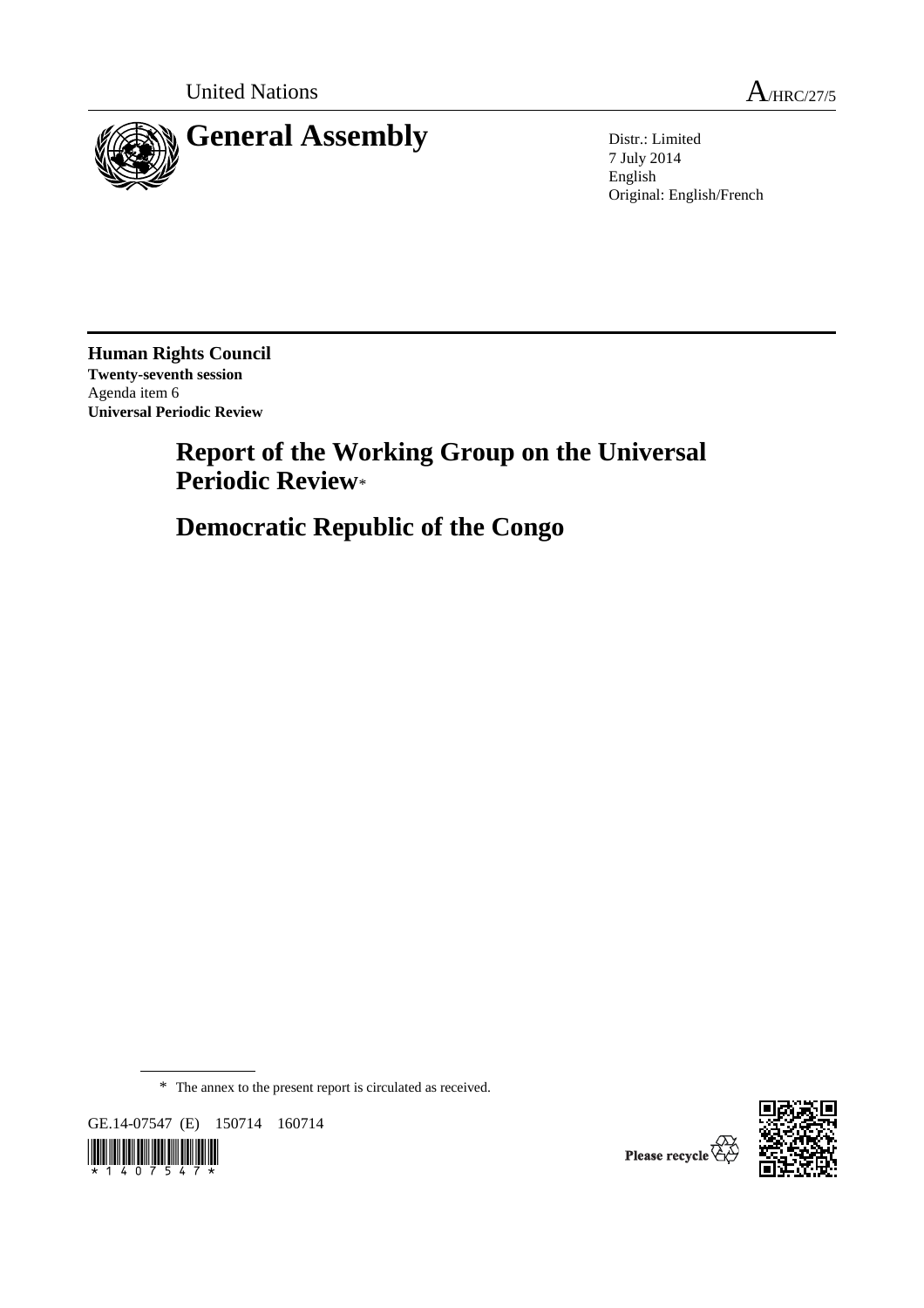# Contents

|       |    | Paragraphs | Page          |
|-------|----|------------|---------------|
|       |    | $1 - 4$    | 3             |
| L.    |    | $5 - 132$  | 3             |
|       | A. | $5 - 26$   | $\mathcal{E}$ |
|       | В. | $27 - 132$ | 5             |
| H.    |    | 133–137    | 13            |
| Annex |    |            |               |
|       |    |            |               |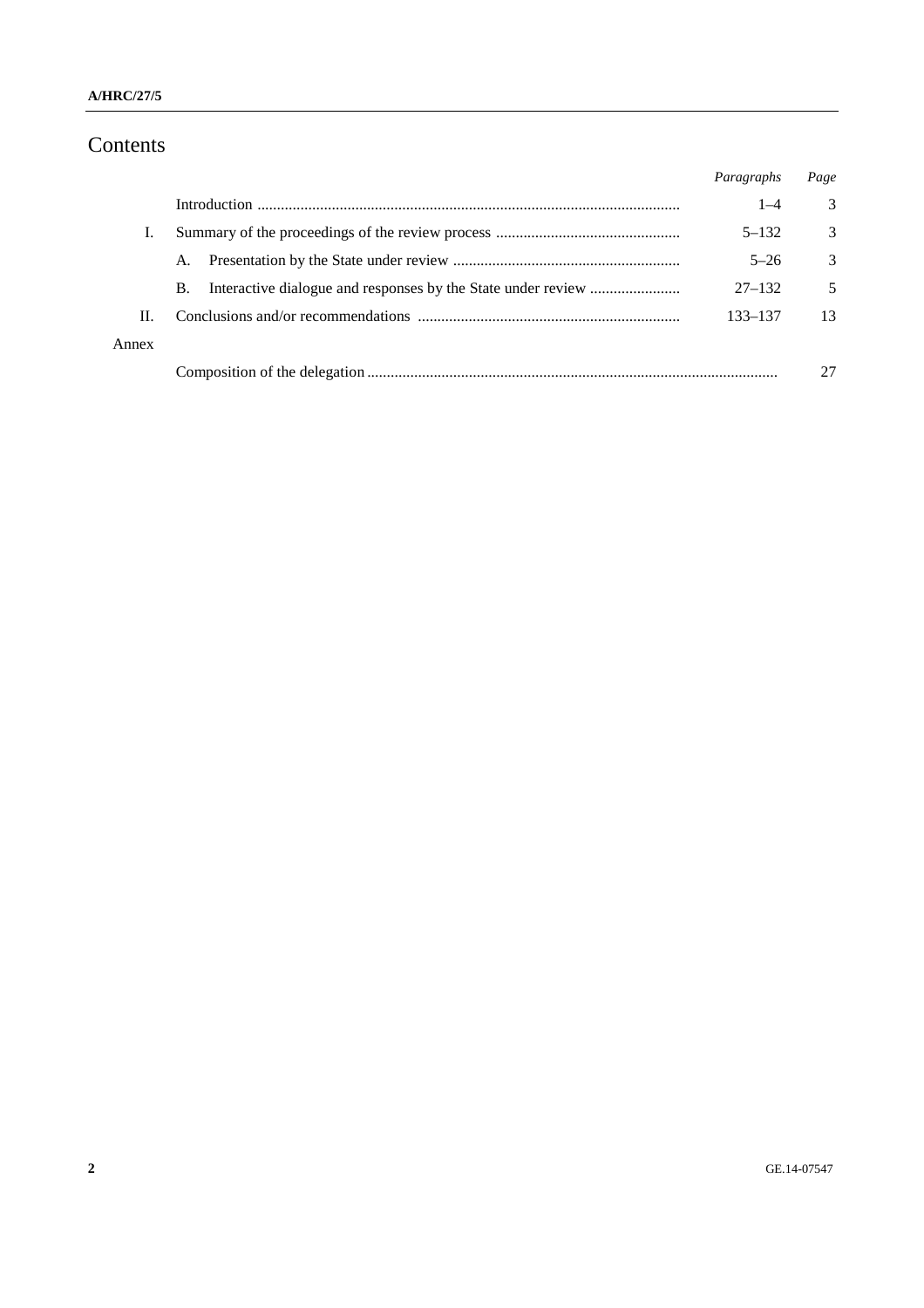# **Introduction**

1. The Working Group on the Universal Periodic Review, established in accordance with Human Rights Council resolution 5/1 of 18 June 2007, held its nineteenth session from 28 April to 9 May 2014. The review of the Democratic Republic of the Congo was held at the 3rd meeting on 29 April 2014. The delegation of the Democratic Republic of the Congo was headed by Mumba Matipa Wivine, Minister of Justice and Human Rights. At its 10th meeting held on 2 May 2014, the Working Group adopted the report on the Democratic Republic of the Congo.

2. On 15 January 2014, the Human Rights Council selected the following group of rapporteurs (troika) to facilitate the review of the Democratic Republic of the Congo: Algeria, Kuwait and the United States of America.

3. In accordance with paragraph 15 of the annex to resolution 5/1 and paragraph 5 of the annex to resolution 16/21, the following documents were issued for the review of the Democratic Republic of the Congo:

 (a) A national report submitted/written presentation made in accordance with paragraph 15 (a) (A/HRC/WG.6/19/COD/1);

A compilation prepared by the Office of the United Nations High Commissioner for Human Rights (OHCHR) in accordance with paragraph 15 (b) (A/HRC/WG.6/19/COD/2);

 (c) A summary prepared by OHCHR in accordance with paragraph 15 (c) (A/HRC/WG.6/19/COD/3).

4. A list of questions prepared in advance by Belgium, the Czech Republic, Germany, Liechtenstein, Mexico, the Netherlands, Portugal, Spain, Sweden and the United Kingdom of Great Britain and Northern Ireland was transmitted to the Democratic Republic of the Congo through the troika. These questions are available on the extranet of the universal periodic review (UPR).

### **I. Summary of the proceedings of the review process**

#### **A. Presentation by the State under review**

5. The delegation of the Democratic Republic of the Congo stressed that, since the country's participation in the first cycle, the Government had made considerable efforts to promote and protect human rights.

6. In the political and diplomatic domains, the delegation recalled the initiatives that had led to the signing of a number of agreements, including the Peace, Security and Cooperation Framework for the Democratic Republic of the Congo and the Region, of 24 February 2013, and the Nairobi Declaration of 12 December 2013.

7. The delegation mentioned the reform of the defence sector. Thanks to this restructuring and the support of the special intervention brigade established pursuant to Security Council resolution 2098, the Congolese Armed Forces had destroyed the Mouvement du 23 mars and re-established the State's authority in hitherto occupied areas.

8. Regarding justice sector reform, the delegation stated that the Government had embarked on an extensive long-term programme, triggered by the entry into force of the 2006 Constitution. The Acts on the organization and functioning of the Court of Cassation,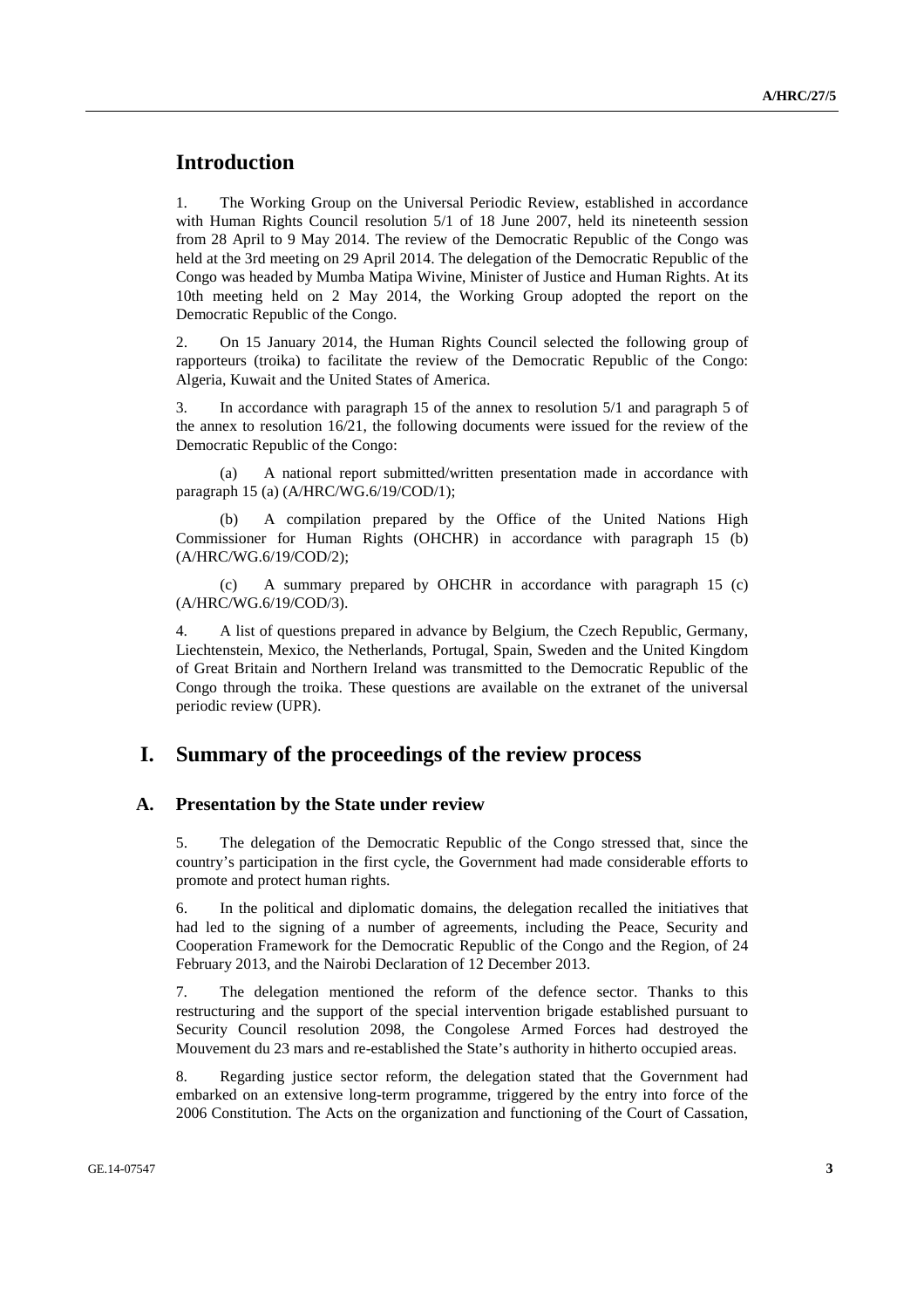the Council of State and the Constitutional Court had been adopted by parliament and promulgated by the President, and the establishment of those high courts was imminent.

9. Regarding the struggle against impunity, the delegation emphasized that the legislative branch had awarded the appeals courts jurisdiction over matters of genocide, war crimes and crimes against humanity perpetrated by individuals under their jurisdiction or that of the *tribunaux de grande instance* (courts of major jurisdiction). In order to punish serious human rights violations committed in the past 20 years, the Minister of Justice and Human Rights had drafted a bill on the establishment, organization and functioning of specialized chambers, which had been adopted by the Cabinet and transmitted to parliament for consideration.

10. The delegation highlighted the adoption by parliament of the Act on the implementation of women's rights and equality and the bill on the organization of urban, municipal and local elections, which provided for additional seats to be reserved in all municipal and local councils for those unelected female candidates who received the highest number of votes.

The delegation pointed out that the National Human Rights Commission had been established and that the National Assembly was in the process of appointing the commissioners.

12. The delegation stated that war was both a cause and an aggravating circumstance of sexual violence because such violence was used to destroy society. In 2009, a national strategy against sexual and gender-based violence had been adopted and piloted in the Eastern part of the country with a view to being rolled out nationwide.

13. The delegation pointed out that the Government had signed a joint statement with the Special Representative of the Secretary-General on Sexual Violence in Conflict in 2013. A monitoring plan had been devised and the President would shortly be appointing a personal representative on sexual violence.

14. The delegation stated that all alleged perpetrators of sexual violence involved in cases reported to the judicial authorities were prosecuted. Those convicted of such offences were not entitled to parole, a pardon or amnesty.

15. Regarding children in armed conflict, the delegation indicated that in 2012, the Government and the Task Force on Children and Armed Conflict had agreed on an action plan to combat the recruitment and use of children and other serious children's rights violations committed by the Congolese Armed Forces and the security forces. The delegation pointed out that 2,894 children had left the armed forces and armed groups as a result.

16. The delegation called on the international community to support a definitive end to the war and cooperate in apprehending and bringing to justice all the perpetrators of serious human rights violations who were circulating freely in certain States.

17. In response to advance questions from a number of States, the delegation mentioned that a bill to incorporate the Rome Statute of the International Criminal Court into national legislation had been submitted to parliament.

18. Among the initiatives taken to facilitate access to justice for women victims of sexual violence, the delegation mentioned that free legal aid was available and that mobile hearings were held regularly.

19. The delegation stated that the Government was making efforts to strengthen the judicial system, including by recruiting judges and establishing magistrates' courts in all provinces. Furthermore, witnesses and victims of sexual violence received protection from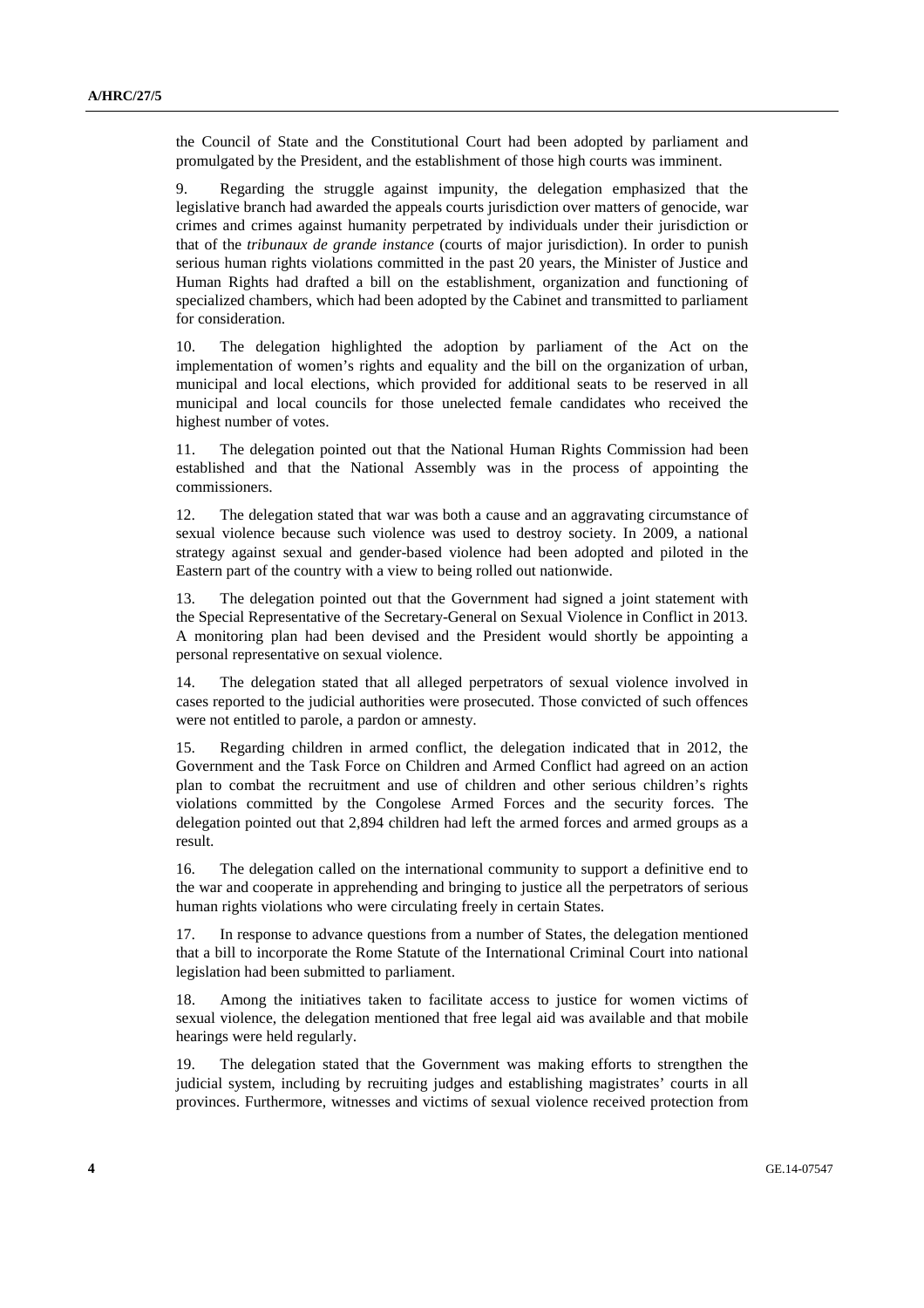the special police units for the protection of women and children. The delegation added that targeted legal provisions still needed to be formulated to better ensure their safety.

20. The delegation stated that measures had been taken to improve detention conditions and that, thanks to a range of initiatives, malnutrition in prisons was declining. The Government had established a refurbishment plan for detention facilities.

21. Regarding collaboration with human rights protection and promotion mechanisms, the delegation stressed that no requests to visit the country had been denied. The delegation specified that all reports to treaty bodies should be submitted by the end of March 2015.

22. Regarding the implementation of the recommendations of the Committee on the Elimination of Discrimination against Women, the delegation reported that a bill amending the Family Code to repeal provisions that were discriminatory towards women was under consideration.

23. The delegation noted that the process of ratifying the Convention on the Rights of Persons with Disabilities was under way, but that the process for the International Convention for the Protection of All Persons from Enforced Disappearance had not yet begun. Regarding the prevention mechanism provided for under the Optional Protocol to the Convention against Torture, the delegation pointed out that, in order to avoid a plethora of systems, the mechanism's mandate could be entrusted to the National Human Rights Commission.

24. Regarding the abolition of capital punishment, the delegation confirmed that the issue was not officially on the political agenda, but that a de facto moratorium had been in force for 10 years.

25. The delegation stated that acts of intimidation, death threats, arbitrary arrests and other human rights violations against human rights defenders had been reported in the conflict areas in the Eastern part of the country and that a bill on the protection of human rights defenders had been submitted to parliament, although it had yet to be adopted.

26. Regarding the reform of the Congolese Armed Forces, the delegation stated that the general plan consisted of three phases, which the Government intended to implement by 2025.

#### **B. Interactive dialogue and responses by the State under review**

27. During the interactive dialogue, 94 delegations made statements. Recommendations made during the dialogue are to be found in section II of the present report.

28. The Netherlands welcomed the Peace, Security and Cooperation Framework, which provided a base to implement the rule of law and prosecute those who committed crimes against humanity and other international crimes in the past.

29. While acknowledging the efforts made to strengthen human rights, Nicaragua stated that many tasks remained and resources were insufficient. It encouraged the Democratic Republic of the Congo to step up its efforts to improve the lives of its citizens.

30. The Niger commended the progress made since the last review through the adoption of legislation and improvements in education, health, access to water and job creation.

31. Nigeria urged the country to provide education and health care and ensure respect for women's and children's rights. It called on the international community to support the Democratic Republic of the Congo.

32. Norway believed that it was important to introduce legislation to protect human rights defenders. It stated that women were poorly represented in political bodies, while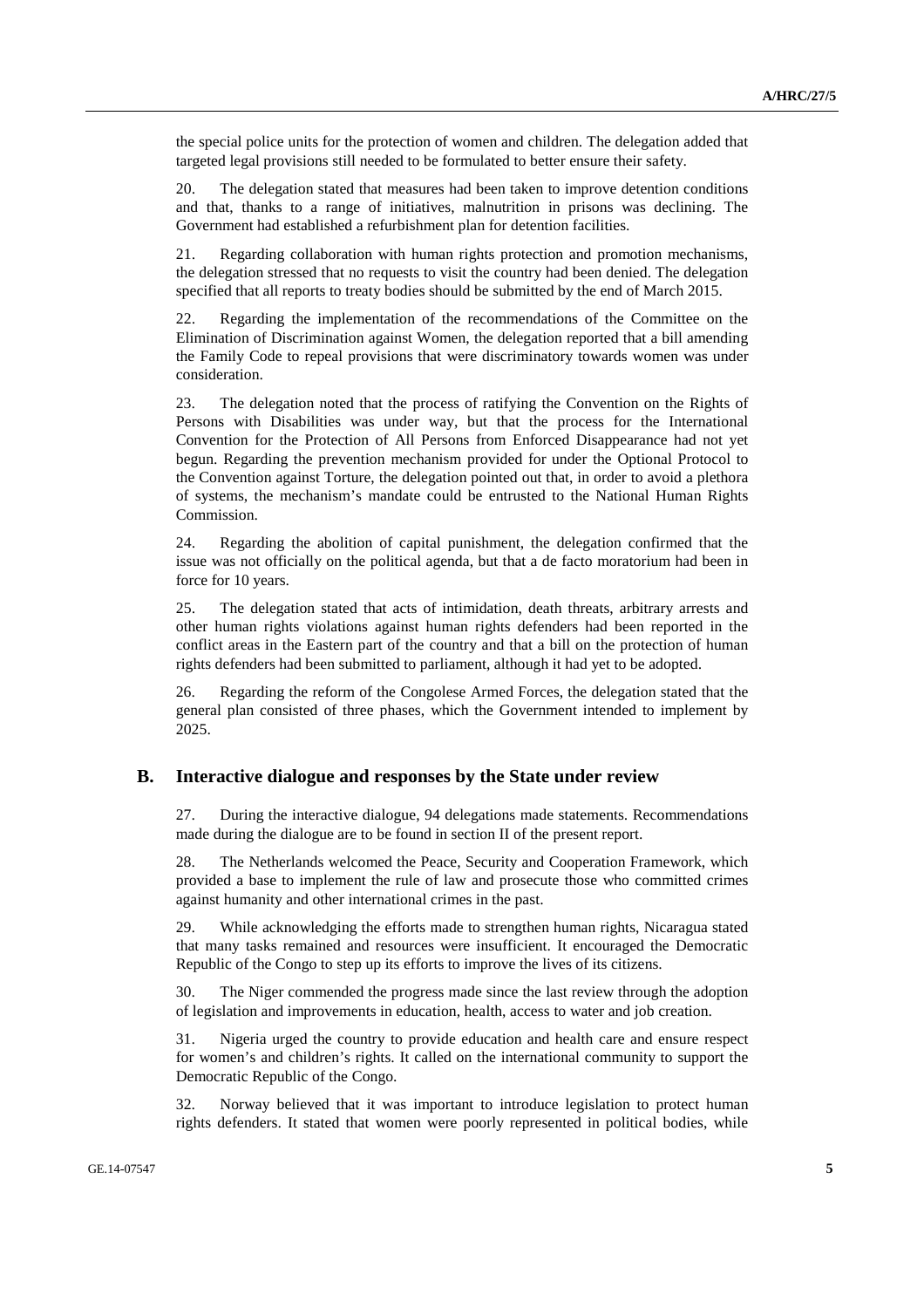sexual and gender-based violence remained a widespread and serious human rights violation.

33. Paraguay commended the country for its ratification of the Optional Protocol to the Convention against Torture and other Cruel, Inhuman or Degrading Treatment or Punishment, approval of the Child Protection Code and issuance of a Presidential Decree ordering the demobilization of child soldiers.

34. The Philippines welcomed the reforms in laws and infrastructure in the areas of education, health, water and sanitation, and recognized that the assistance of the international community remained valuable.

35. Poland commended the adoption of a plan of action to combat the recruitment and use of children by the armed forces and security services, and the promulgation of a law envisaging the establishment of the National Human Rights Commission (NHRC).

36. Portugal welcomed the creation of the NHRC, and noted with satisfaction the joint plan of the State under review and the United Nations to combat the recruitment of children by the armed forces.

37. The Republic of Korea noted the reported progress in eliminating sexual violence, combating torture and strengthening the human rights infrastructure. It expressed concern at the human rights situation in the east of the country.

38. The Russian Federation noted the Government's willingness to implement the recommendations of international monitoring bodies and the decisions of international and regional judicial bodies, despite the extremely complex human rights situation.

39. Namibia commended the de facto moratorium on the death penalty and the efforts to ensure gender parity.

40. Senegal welcomed progress made in implementing recommendations from the first cycle, notably by adopting policies and legislative reforms.

41. Sierra Leone noted the steps taken to implement first cycle recommendations. It expressed concern about the dire situation in parts of the country, which affected some 2.6 million internally displaced persons.

42. Singapore noted the efforts to combat sexual and gender-based violence and improve access to health care.

43. Slovakia encouraged the authorities to investigate attacks against human rights defenders and civil society representatives and expressed concern at the situation of women.

44. Slovenia welcomed the action plan to combat recruitment of children by armed forces and remained concerned by reports of prevalence of sexual gender-based violence across the country.

45. South Africa commended the policies and legislative changes, such as the establishment of a national human rights institution, and noted the State's request for technical assistance and capacity-building.

46. South Sudan acknowledged the role of the Government in combating torture and criminalizing it as a separate offence. It welcomed the establishment of the NHRC.

47. Spain commended progress in human rights, in particular the country's policies on integration of women in political life and the ratification of the Optional Protocol to the Convention against Torture and other Cruel, Inhuman or Degrading Treatment or Punishment. It acknowledged efforts to combat sexual violence against women and the de facto moratorium on death penalty.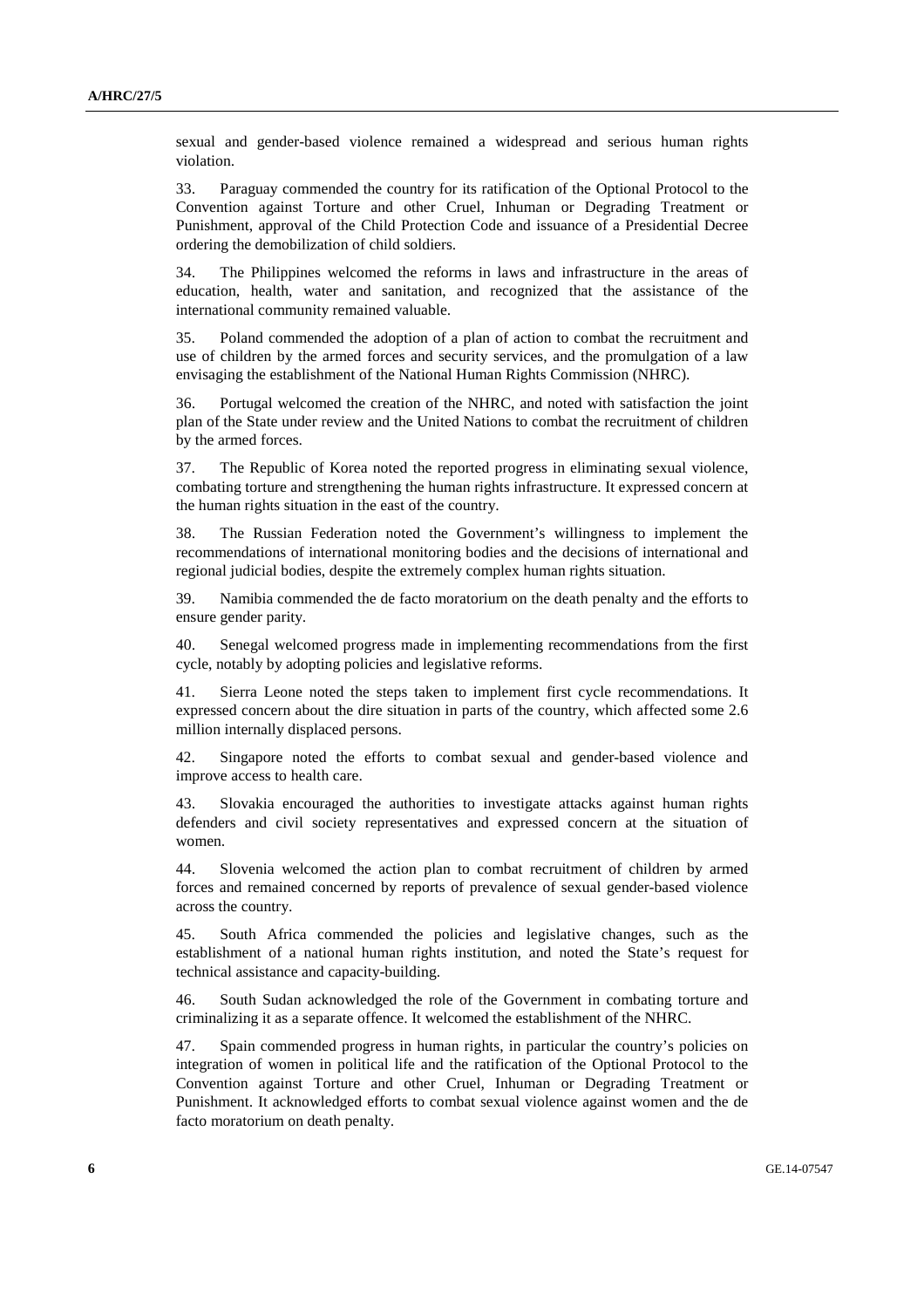48. The State of Palestine welcomed the enactment of legislation to promote human rights and, in particular, to criminalize torture. It commended action in support of nondiscriminatory education and the policy on free and compulsory primary education.

49. The Sudan commended action to bolster the institutional and legislative human rights framework through amendments to the Constitution and domestic legislation.

50. Sweden noted that despite progress made in addressing impunity within the security services, security agents remained responsible for violations. It urged the continuing reform of the justice sector.

51. Thailand commended the State under review for improving domestic legislation in line with its international human rights obligations. It encouraged the country to appoint the members of the NHRC and allocate sufficient resources to it.

52. The former Yugoslav Republic of Macedonia was concerned by the rights of women and children, noting that 400,000 women and children were victims of sexual violence in the country and that children continued to be recruited and detained.

53. Timor-Leste noted the positive steps taken by the State under review to protect human rights, the ratification of human rights conventions and the improvement of education and health.

54. Togo commended the efforts of the Democratic Republic of the Congo to bring an end to armed conflict and to implement the recommendations of the previous UPR cycle.

55. Tunisia welcomed measures taken to promote human rights, including the revision of the Constitution. It encouraged the country to ensure that human rights defenders and journalists could exercise their rights. It called upon the international community to provide technical assistance.

56. Uganda noted progress made in human rights: among others, the establishment of the Independent National Electoral Commission, the NHRC and the national fund for women and children.

57. The United Kingdom of Great Britain and Northern Ireland noted that serious human rights violations persisted in the country, including the murder and rape of civilians and the recruitment of children. It remained concerned by impunity, although it welcomed the country's commitment to combat it.

58. The United Republic of Tanzania commended the country's commitment to, inter alia, good governance and peace, institutional and judicial reform, and combating impunity. It welcomed the plan of action to prevent the recruitment of children by armed forces. It called upon the international community to provide technical assistance.

59. The United States of America welcomed the signing of the Nairobi Declarations of 12 December 2013 and encouraged the Democratic Republic of the Congo to implement the action plan on child soldiers. It welcomed the investigation into the 2012 mass rapes in Minova, but remained concerned by the slow pace of judicial and security sector reform.

60. Uruguay recognized the work carried out by the Democratic Republic of the Congo in response to previous recommendations and the ratification of international human rights instruments. It commended the adoption of a national strategy to combat sexual violence.

61. The Bolivarian Republic of Venezuela welcomed the introduction of free primary education, improved health care and safe water. It called upon the international community to support the State under review.

62. Zimbabwe noted the establishment of the NHRC, the National Agency to Combat Violence against Women and Girls and the protection unit for human rights defenders.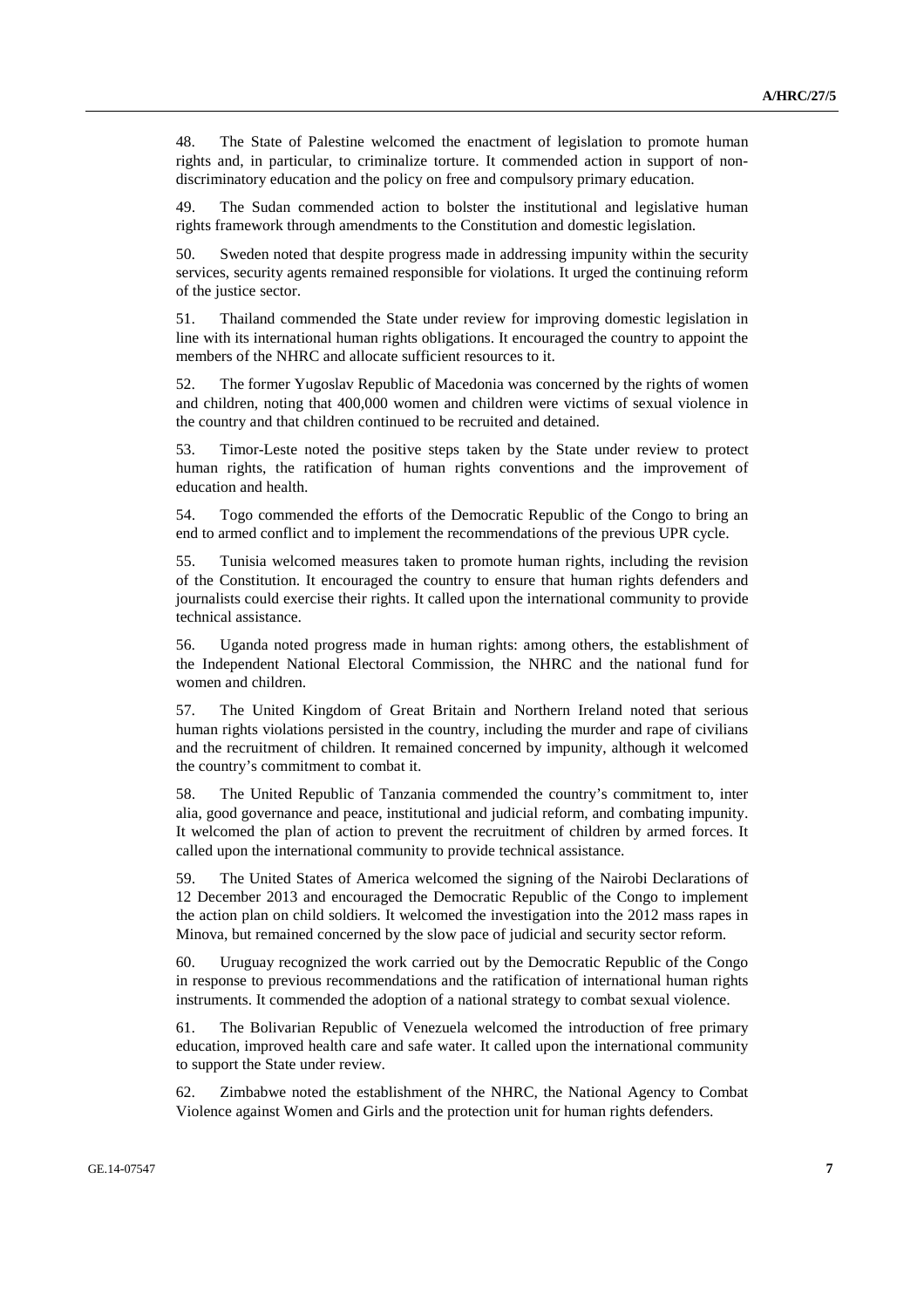63. Algeria noted the country's constructive approach to the UPR process and to human rights, as evidenced in its constitutional and legislative reforms and the human rights institutions it had established.

64. Angola welcomed the laws introduced by the State under review and the ratification of international instruments in order to promote and protect human rights. It acknowledged the efforts for peace, namely the signature of the Addis Ababa Agreement.

65. Argentina was concerned by the human rights situation in the State under review. It noted actions taken and challenges with respect to the organization and functioning of courts and its cooperation with the International Criminal Court.

66. Australia commended the progress achieved in ending the recruitment of child soldiers, but remained concerned by the prevalence of child labour and the level of sexual and gender violence.

67. Austria encouraged the Democratic Republic of the Congo to continue its fight against impunity. It welcomed the 2012 plan of action to combat recruitment of child soldiers. It noted with concern that journalists and civil society activists had been killed in order to silence them.

68. Bangladesh acknowledged the developments made in the promotion and protection of human rights, including, inter alia, the establishment of the NHRC, and the adoption of the Child Protection Code and the decree ordering the demobilization of child soldiers.

69. Belgium welcomed the Government's efforts to combat sexual violence and the recruitment and use of child soldiers. It remained deeply concerned by the high incidence of gender-based violence.

70. Benin commended efforts made in the implementation of recommendations from the first review, notably the adoption of a strategy and operationalization of the National Agency to Combat Violence against Women and Girls, the establishment of the NHRC and the provision of free primary education.

71. Replying to the questions asked, the delegation of the Democratic Republic of the Congo indicated that the National Assembly was responsible for appointing the members of the National Human Rights Commission. The delay in the appointment process was due not only to the National Assembly but also to the participation of NGOs, given that they had to elect their representatives to the Commission. The Government would ensure that the Commission was allocated adequate resources to allow it to function efficiently.

72. Regarding free primary education, the delegation mentioned article 43 of the Constitution, which stipulated that primary education was compulsory and free in public establishments. The Government had committed itself to refurbishing or building 1,000 schools.

73. Regarding sexual violence, the delegation pointed out that the figures cited by certain States were inaccurate and did not match those provided during the high-level panel on sexual violence. The delegation noted that the Prime Minister had considered a draft decree on establishing compensation funds for victims of sexual violence and that any relevant contributions from the international community would be welcome.

74. Regarding the promotion and protection of economic, social and cultural rights, the delegation referred to the President's five priority development areas, the programme to modernize basic infrastructure, the programme to speed up economic growth and the establishment of the Economic and Social Council.

75. Regarding the abolition of the death penalty, the delegation noted that a bill had been submitted to the National Assembly in 2010 and explained that, faced as it was with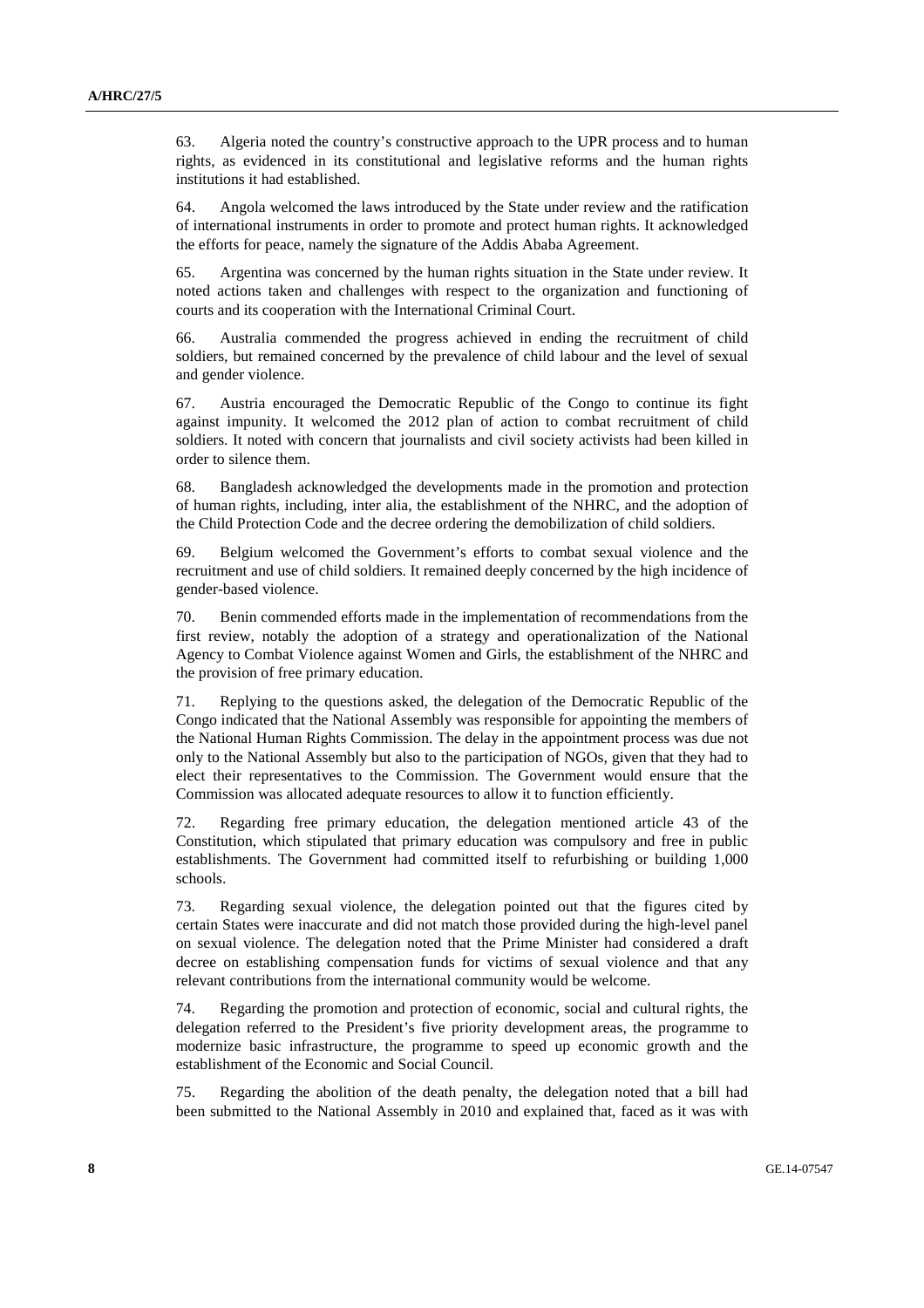the violence of armed conflict, the population was against abolition and that the bill had therefore not been adopted.

76. Regarding the election process, the delegation indicated that the Government was determined to observe the election cycle and that the new institutional framework for the organization of elections would enhance the local elections planned for 2015.

77. Regarding extrajudicial executions and other human rights violations committed by defence and security forces, the delegation indicated that the problem was being addressed as part of the reform of the military and the police through the enactment of laws on the status of military and police personnel. Henceforth, specific criteria would have to be met in order to be recruited into those professions.

78. Botswana commended the country for having taken a number of legislative and institutional reforms since the last review, notably the implementation of laws pertaining to sexual violence and the provision of holistic care to victims.

79. Brazil noted with appreciation advances regarding the fight against impunity related to cases of sexual violence in conflict and specific programmes in the field of social rights.

80. Burkina Faso appreciated the ratification of the Optional Protocol to the Convention against Torture and other Cruel, Inhuman or Degrading Treatment or Punishment, the enactment of a law criminalizing torture, the prosecution of perpetrators of human rights violations (notably gender-based violence against women), the reform of the penitentiary system, the establishment of juvenile courts and measures to protect children from being recruited.

81. Burundi commended the delegation for the efforts undertaken to implement recommendations for the first review. It encouraged the Government to continue pursuing a free and compulsory primary education policy, and to step up its efforts to improve the functioning of the justice system.

82. Cape Verde welcomed the adoption, inter alia, of a decree for the demobilization of children from the armed forces and the Child Protection Code, as well as the criminalization of charges of child witchcraft, the criminalization of torture and the moratorium on capital punishment.

83. Canada asked what action the Democratic Republic of the Congo proposed to take in response to the United Nations Organization Stabilization Mission in the Democratic Republic of the Congo (MONUSCO) report on progress made and obstacles encountered in the fight against impunity of gender-based violence.

84. The Central African Republic encouraged the Government to enact a law to promote and protect the rights of indigenous peoples based on the United Nations Declaration on the Rights of Indigenous Peoples.

85. Chad noted with satisfaction that the State under review was a party to the core international human rights instruments and that it took vigorous action to guarantee economic, social and cultural rights.

86. Chile recognized efforts made and encouraged the country to ratify the international instruments listed in the OHCHR report and, in particular, to enact legislation to implement the Rome Statute of the International Criminal Court.

87. China commended action taken since the first review, in particular to alleviate the impact of the armed conflict, such as measures to reduce poverty and increase employment, investment in primary education, health and rural infrastructure, and efforts to eliminate violence against women.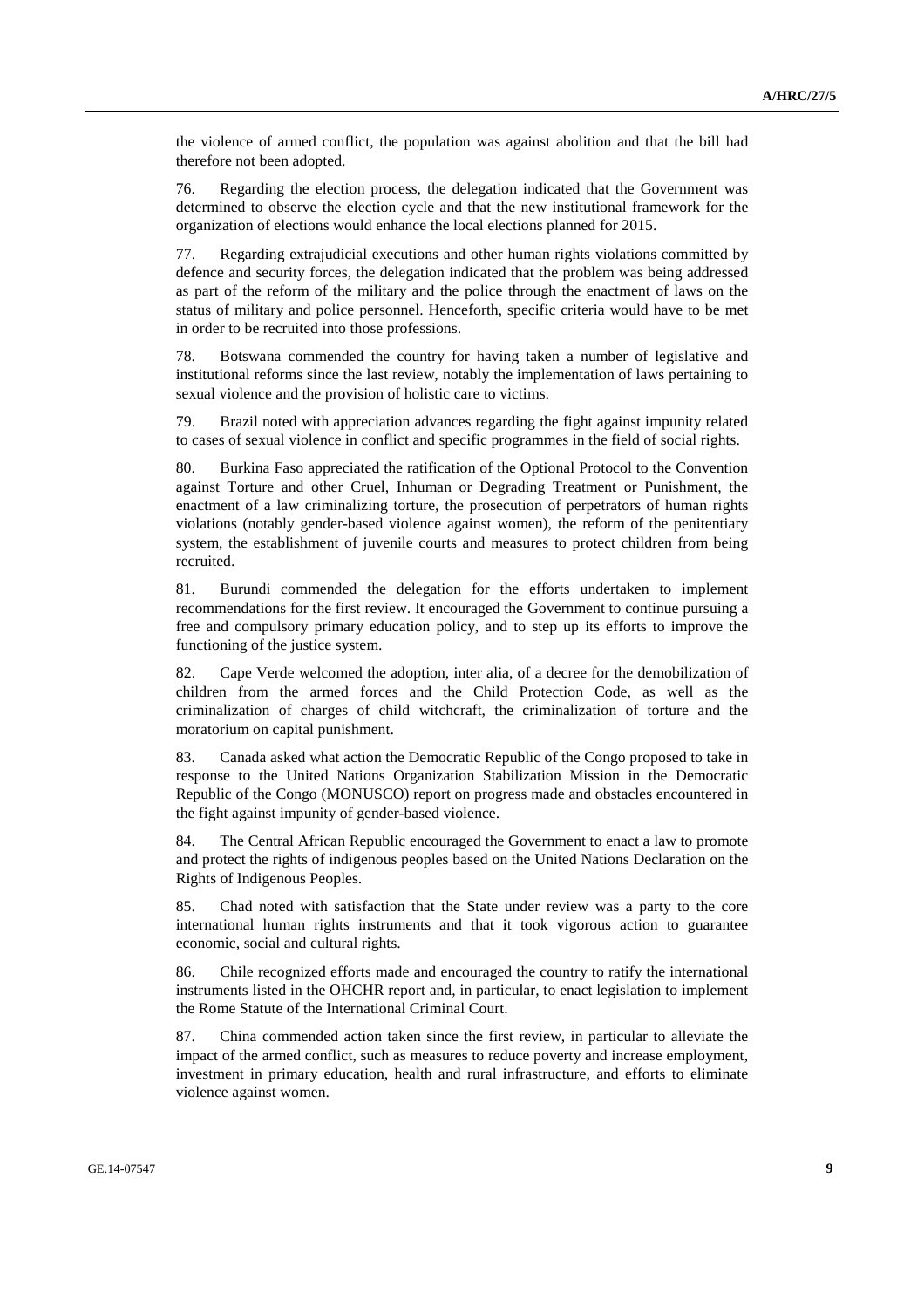88. The Congo welcomed, inter alia, efforts to provide free primary education and in the area of health, and the adoption of a National Strategy on Combating Sexual and Gender-Based Violence.

89. Costa Rica commended the legislative initiatives taken by the Democratic Republic of the Congo to protect vulnerable groups, and action to prevent human trafficking and violence against women and children. It encouraged the State to strengthen the NHRC.

90. Côte d'Ivoire welcomed measures taken to support the education and health-care sectors, reform of the judicial system with a view to guaranteeing access to justice for all, and action aimed at countering gender-based violence.

91. Croatia welcomed the adoption of the plans of action to combat the recruitment and use of children by the armed forces. It expressed concern with gender-based violence and urged the Government to allocate resources to reduce child mortality.

92. Cuba commended the efforts undertaken to implement recommendations from the first review, notwithstanding the challenges faced. It noted plans for the rehabilitation of school facilities, an increased budget for education and the reduction of poverty.

93. The Czech Republic acknowledged the complex security challenges faced by the Democratic Republic of the Congo. It welcomed the ratification of the Optional Protocol to the Convention against Torture and other Cruel, Inhuman or Degrading Treatment or Punishment.

94. Djibouti took note of efforts for constitutional and institutional reforms and appreciated the steps being taken to ratify a number of international instruments.

95. Ecuador acknowledged the efforts to implement previous recommendations on education and commended the accession to the Convention on the Rights of Persons with Disabilities and its Optional Protocol and measures to access health care.

96. Ghana commended the accession to the Convention against Torture and other Cruel, Inhuman or Degrading Treatment or Punishment and the ratification of the Rome Statute of the International Criminal Court. However, it was concerned by the challenges facing the national judicial system, including the severe shortage of judges.

97. Estonia encouraged the Government to implement the provisions of the Optional Protocol to the Convention against Torture and other Cruel, Inhuman or Degrading Treatment or Punishment, to appoint members to the NHRC and to adopt a bill abolishing the death penalty.

98. Ethiopia commended the process started by the State under review to ratify the Convention on the Rights of Persons with Disabilities, the introduction of free primary education and the adoption of a national strategy to combat sexual and gender-based violence.

99. Finland welcomed the Government's commitment to facilitating access to justice and fighting impunity. It asked how civil society could contribute to the process of establishing specialized mixed chambers in the national judicial system.

100. France welcomed the convening of a high-level panel on sexual violence against women in the Democratic Republic of the Congo, and urged the authorities to redouble their efforts in that regard.

101. Gabon welcomed the priority accorded to education, health, access to safe drinking water and persons with disabilities. It encouraged the country to promote increasingly effective action against sexual violence.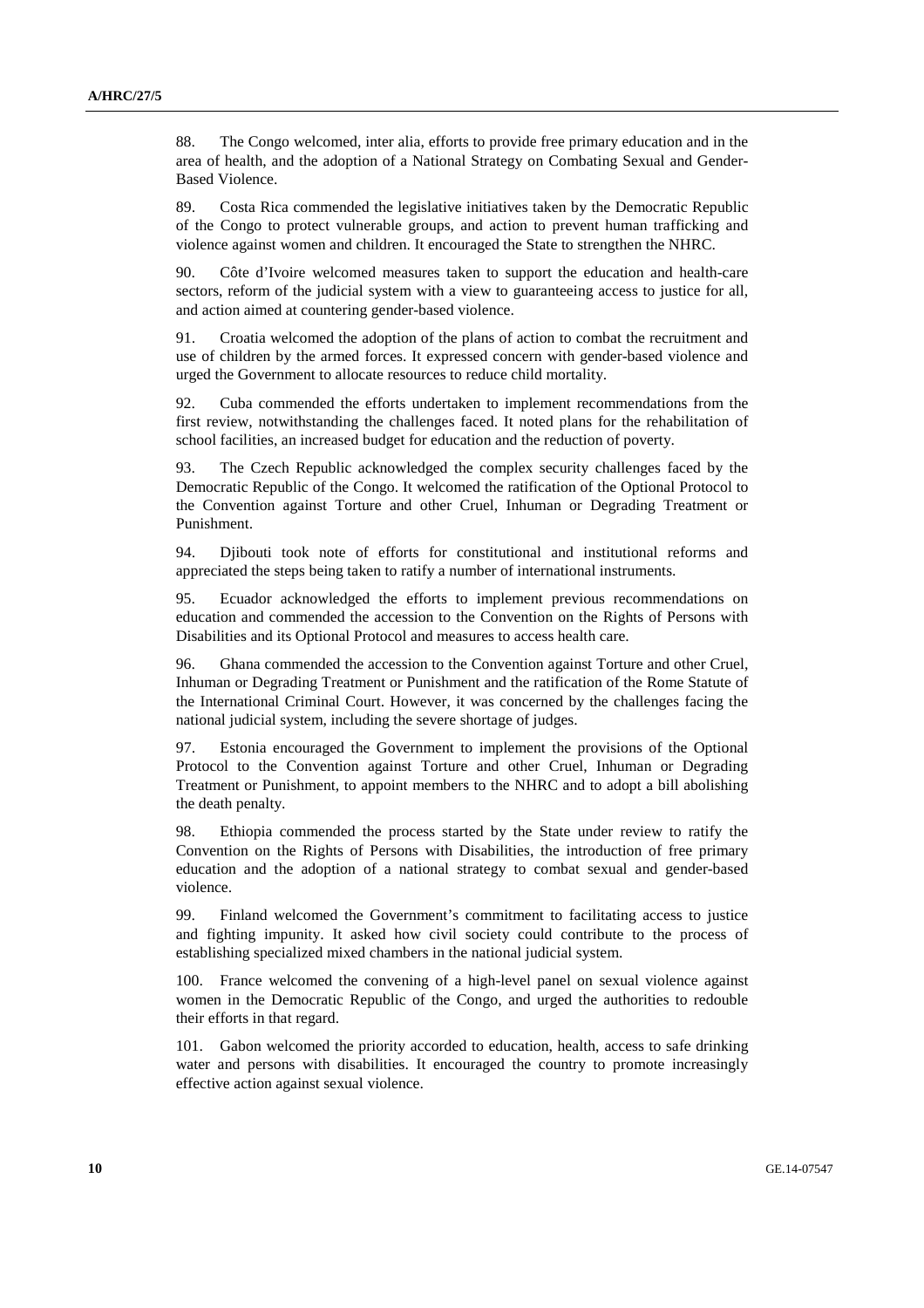102. Germany expressed concern about the overall human rights situation in the Democratic Republic of the Congo, despite progress achieved. It emphasized that accountability was of the utmost importance for victims and for restoring stability.

103. Iraq commended action to update the legislative and judicial systems by enacting human rights laws and regulations. It also commended efforts to eradicate violence against women and children by prosecuting the perpetrators.

104. Guatemala welcomed the ratification of the Optional Protocol to the Convention against Torture and other Cruel, Inhuman or Degrading Treatment or Punishment, the Convention on the Rights of Persons with Disabilities and its Optional Protocol. It shared the concern of the Committee on Economic, Social and Cultural Rights about the killing of persons with albinism and the use of their organs for witchcraft ceremonies. It acknowledged improvements.

105. Hungary encouraged the authorities to provide the necessary financial and logistic support to the NHRC. It deplored the number of victims of sexual violence and that free education was not guaranteed.

106. Indonesia welcomed the ratification of several treaties and the establishment of the Independent National Electoral Commission and the National Agency to Combat Violence against Women and Girls. It considered that priority should be given to addressing sexual and gender-based violence.

107. Egypt commended the new policies and legislative changes aimed at advancing human rights and welcomed the establishment of the NHRC.

108. Ireland expressed grave concern about sexual and gender-based violence and impunity for such crimes. It encouraged the State under review to continue to implement the Addis Ababa Agreement. Ireland was also concerned by high under-5 mortality.

109. Israel welcomed the signing of peace declarations and hoped that the Government would continue to oppose the ongoing violence perpetrated by rebels against civilians. It underlined the importance of strengthening accountability mechanisms.

110. Italy asked whether any measures were envisaged to protect the human rights of the most vulnerable, including allocating budgetary and human resources to address the situation of women victims of sexual violence, abandoned children and detainees held in harsh conditions.

111. Japan was concerned by sexual violence, children forced labour and trafficking. It called for the eradication of impunity and urged the establishment of an independent judicial system. It encouraged the development of effective mechanisms to protect and provide relief for internally displaced persons.

112. Latvia noted the establishment of the NHRC and the adoption of the plan of action to combat child recruitment, but remained concerned by violence against women and children. It encouraged efforts to bring national policies and legislation into line with relevant international instruments.

113. Lesotho commended the country on establishing the NHRC, developing the National Strategy on Combating Sexual and Gender-Based Violence and enacting the Child Protection Code.

114. Libya welcomed the establishment of the NHRC, the development of a national education strategy providing for free primary education and the adoption of a National Strategy on Combating Sexual and Gender-Based Violence.

115. Lithuania remained concerned by the magnitude of sexual violence and its use as a weapon of war, the recruitment and use of children by armed forces and groups, and the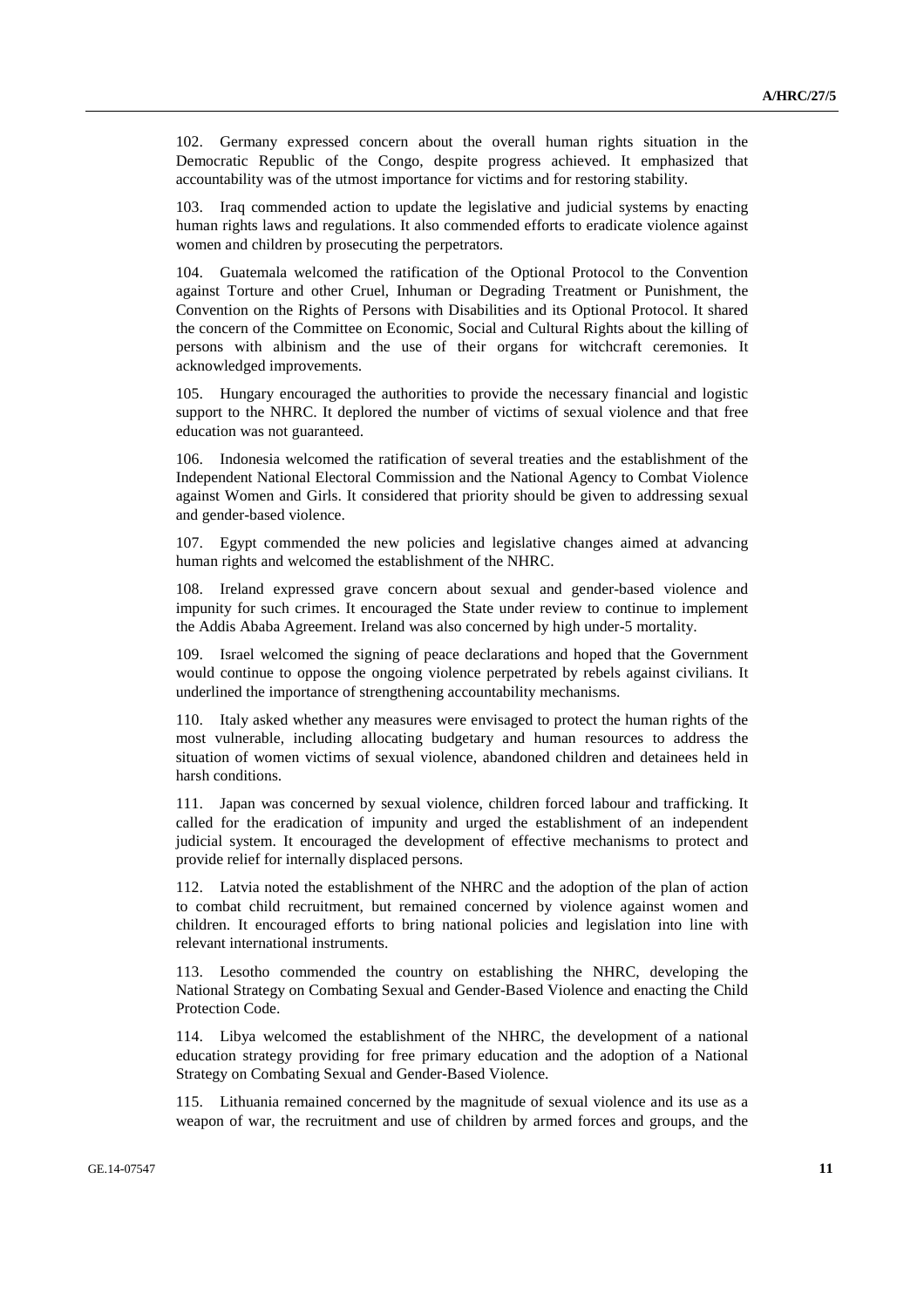lack of implementation of the Government's commitment made during the first UPR to abolish the death penalty.

116. Luxembourg welcomed measures to end the recruitment and use of child soldiers and the establishment of the NHRC, and encouraged targeted and sustainable action in those areas. It remained concerned by sexual violence and ongoing impunity.

117. Madagascar encouraged continued efforts to eradicate sexual violence. It urged the Democratic Republic of the Congo to ratify the international treaties recommended during the first UPR.

118. Malaysia recognized the numerous challenges hindering the advancement of human rights due to the armed conflict, but encouraged the Government to continue efforts to improve the situation.

119. Mali welcomed initiatives to protect children and promote gender equality. It encouraged the Government to step up efforts to promote and protect the rights of all persons living in the country.

120. Mauritania noted the accession to the Treaty on the Harmonization of Business Law in Africa, the Optional Protocol to the Convention against Torture and other Cruel, Inhuman or Degrading Treatment or Punishment, the Convention on the Rights of Persons with Disabilities and its Optional Protocol.

121. Mauritius commended the strengthening of the legislative and institutional framework for human rights and measures taken to step up efforts to combat sexual and gender-based violence and to protect women and children from violence.

122. Mexico was concerned by the significant number of children stigmatized for witchcraft. It urged the State under review to take steps to raise public awareness of the Convention on the Rights of the Child and to eliminate this scourge.

123. Montenegro commended efforts to address violence against women, including adopting a national strategy and establishing a national agency. It asked whether additional steps would be taken to address sexual violence and assist victims.

124. Morocco supported the political reforms by the State under review and its ongoing efforts to ensure human rights, despite constraints. It welcomed action taken in the areas of freedom of expression and information and education.

125. Mozambique commended steps taken to combat sexual violence, but was concerned that efforts had not reached all parts of the country. It encouraged the implementation of the remaining recommendations of the first UPR cycle.

126. Rwanda appreciated that the report had been prepared with the full participation of civil society. It welcomed ongoing efforts to promote and protect human rights, as reflected in the adoption of new legislation.

127. Switzerland was concerned by the lack of progress in combating sexual violence and violence against human rights defenders, and by widespread corruption and impunity within the judiciary. It stressed the importance of cooperation with the International Criminal Court.

128. Romania acknowledged developments since the last UPR, but remained concerned by the lack of progress in key human rights. It hoped to see further sustained efforts to promote and protect all fundamental rights and freedoms.

129. Returning to the issue of sexual violence, the delegation of the Democratic Republic of the Congo stressed that the country's national statistics showed that 40,000 women had been raped in the country, and not the 400,000 mentioned by some delegations.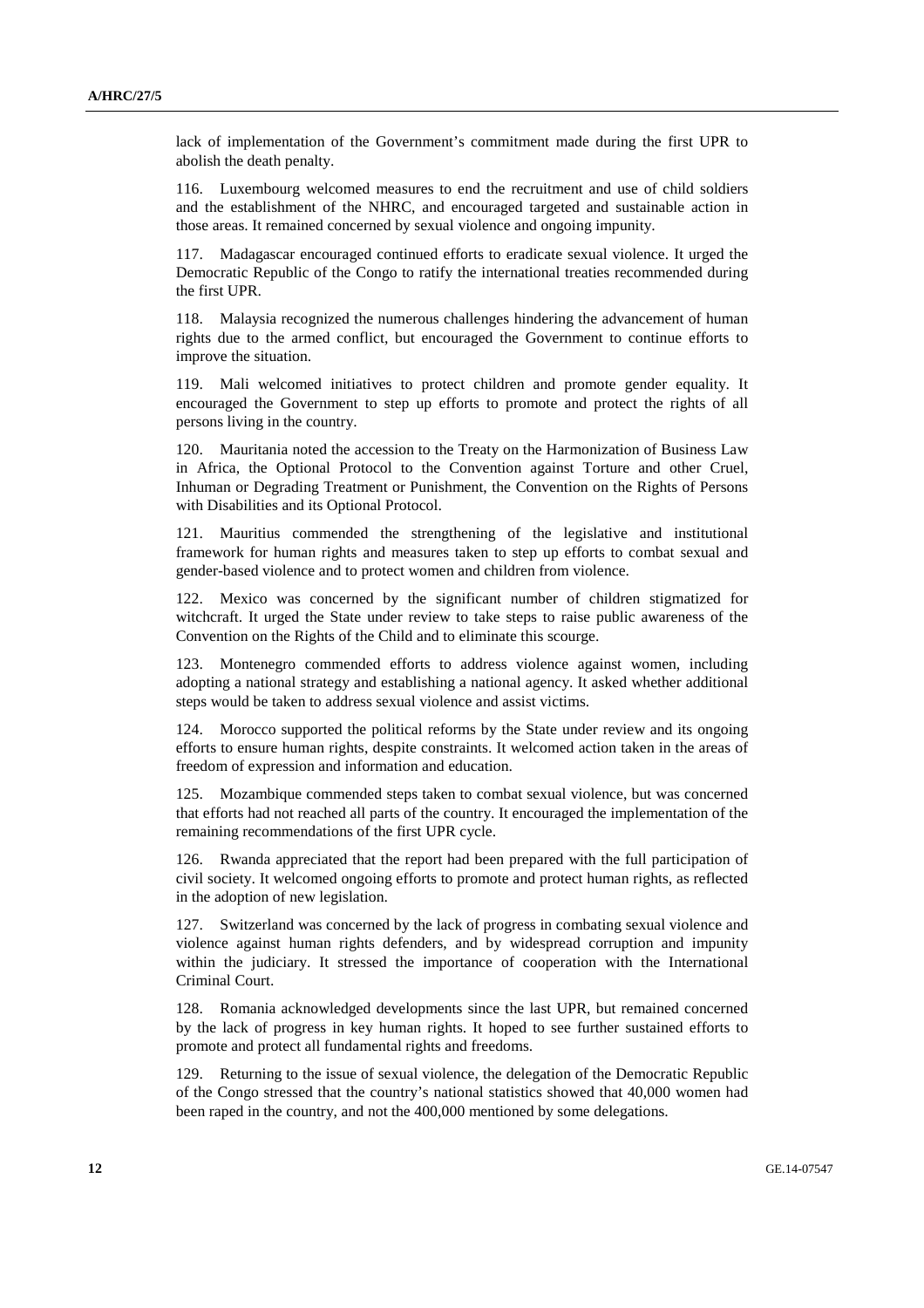130. Regarding the internally displaced, the delegation said that the Government was striving to achieve their return, repatriation and reintegration.

131. On enhancing the business environment, the delegation stated that setting up businesses and promoting entrepreneurship were at the heart of the Government's efforts.

132. In conclusion, the delegation emphasized that the Government was aware of its responsibility towards its citizens to improve the human rights situation and that it would continue its efforts until all forms of discrimination and violence were eradicated.

## **II. Conclusions and/or recommendations**\*\*

133. **The recommendations formulated during the interactive dialogue/listed below enjoy the support of the Democratic Republic of the Congo:**

133.1 **Take necessary steps to ratify or accede to major international human rights instruments which are still outstanding (Lesotho);**

133.2 **Ratify the International Convention for the Protection of All Persons from Enforced Disappearance (CPED) (Tunisia);**

133.3 **Ratify CPED (France);**

133.4 **Ratify the Optional Protocol to the International Covenant on Economic, Social and Cultural Rights (Portugal);**

133.5 **Ratify the Optional Protocol to the Convention on the Elimination of All Forms of Discrimination against Women (OP-CEDAW) (Portugal);**

133.6 **Consider ratifying OP-CEDAW (Paraguay);**

133.7 **Consider adhering to the Convention relating to the Status of Stateless Persons (Nicaragua);**

133.8 **Adopt legislation in accordance with the Rome Statute of the International Criminal Court and have a thorough discussion in Parliament on the establishment of mixed chambers, in order to guarantee fair trials for those who have committed crimes against humanity (Netherlands);**

133.9 **Adopt provisions prohibiting polygamy, early marriages, female genital mutilation and levirate (Israel);**

133.10 **Fulfil its commitments under the Peace, Security and Cooperation Framework for the Democratic Republic of the Congo and the Region to comprehensively fight against all armed groups, in particular the Forces démocratiques de libération du Rwanda (Rwanda);**

133.11 **Provide more resources and intensify implementation of programmes that would better ensure protection of women and children from abuse and violence (Philippines);**

133.12 **Ensure sufficient resources so that the National Human Rights Commission (NHRC) can fully carry out its mandate (Republic of Korea);** 

133.13 **Attend to the appointment of members of the NHRC to enable it to commence its work (Zimbabwe);** 

<sup>\*\*</sup> The conclusions and recommendations have not been edited.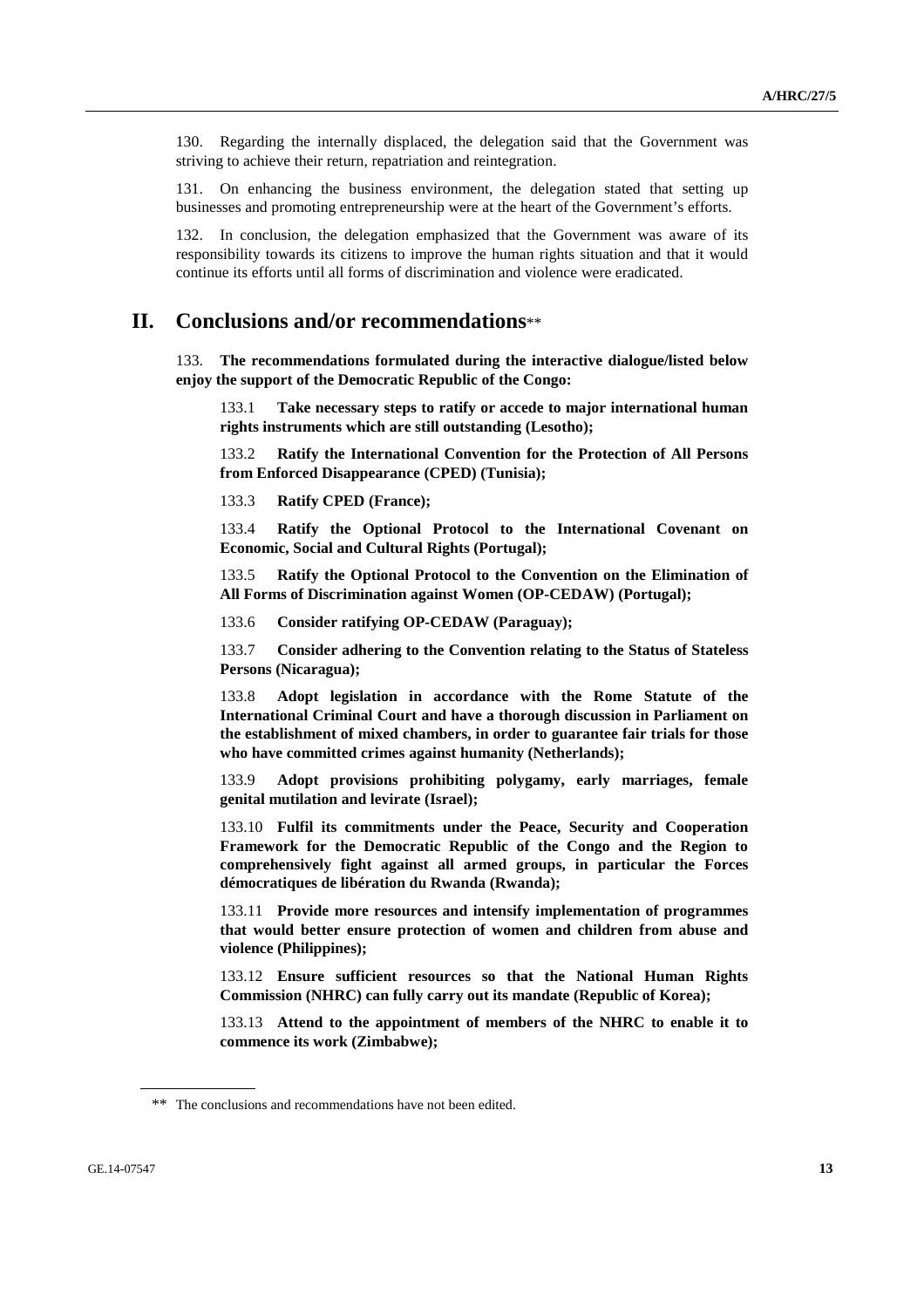133.14 **Facilitate shortly the visit of the Special Rapporteur on the situation of human rights defenders (Uruguay);**

133.15 **Increase efforts to prevent and punish episodes of extrajudicial executions and illegal or arbitrary detentions (Italy);**

133.16 **Pursue the reforms in the penitentiary system with a view to ending overpopulation in prisons (Djibouti);**

133.17 **Increase medical, judicial, psychological and socioeconomic support to victims of sexual violence (Lithuania);**

133.18 **Ensure access to justice and full reparation for victims and survivors (Lithuania);**

133.19 **Strengthen the capacities of the judiciary, including by increasing the personnel and improving its working conditions (Luxembourg);**

133.20 **Implement recommendations of the 2011 international election observation missions with special emphasis on the enhancement of equal participation of women in political life (Czech Republic);**

133.21 **Respect and promote the democratic principle of the right to participate in public and political life without discrimination, so that everyone can pursue their activities freely and without fear of intimidation (Germany);**

133.22 **Continue to prioritize delivery of basic social services, such as primary education and health, giving particular attention to increasing access, improving infrastructure and curbing discriminatory practices, including in rural areas (Philippines);**

133.23 **Ensure allocations for the implementation of the Government's poverty reduction strategy and ensure that international development aid is utilized for the realization of the right to an adequate standard of living (South Africa);**

133.24 **Make economic, social and cultural rights a first priority, which means allocating sufficient resources (Germany);**

133.25 **Continue the current efforts to finalize the process of adoption of a social security code and the establishment of a sustainable social security system (Egypt);**

133.26 **Improve access for women and girls to basic health-care services (Malaysia);** 

133.27 **Establish a programme of medical, psychological and social assistance for teenage mothers and develop a support network for young women to continue their studies (Mexico).**

134. **The following recommendations enjoy the support of the Democratic Republic of the Congo which considers that they are already implemented or in the process of implementation:**

134.1 **Ratify the Convention on the Rights of Persons with Disabilities (CRPD) (Poland);** 

- 134.2 **Ratify CRPD (France);**
- 134.3 **Consider ratifying CRPD (Paraguay);**
- 134.4 **Ratify CRPD (Tunisia);**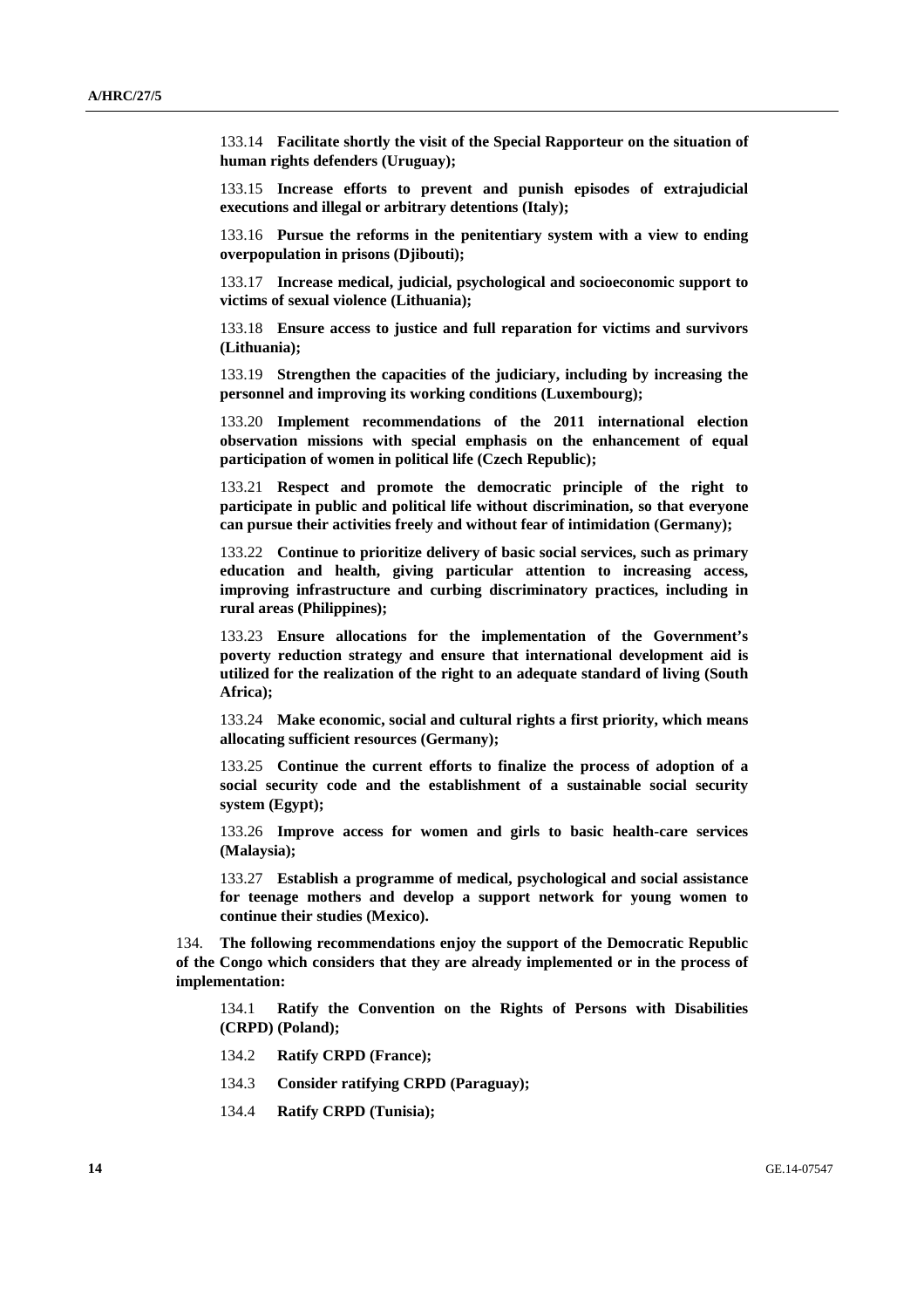134.5 **Implement the Rome Statute of the International Criminal Court into domestic law, as recommended previously (Australia);**

134.6 **Implement the Rome Statute of the International Criminal Court in law and practice (Botswana);**

134.7 **Fully align its national legislation with the Rome Statute, including by incorporating provisions to cooperate promptly and fully with the International Criminal Court and to investigate and prosecute individuals found guilty of genocide, crimes against humanity and war crimes effectively before its national courts (Estonia);**

134.8 **Adopt national legislation implementing the Rome Statute (Finland);**

134.9 **Take necessary measures to combat impunity, by incorporating the Rome Statute into domestic legislation (France);** 

134.10 **Align its national legislation with all obligations under the Rome Statute, including by incorporating the provisions enabling cooperation with the Court (Latvia);** 

134.11 **Incorporate expeditiously in domestic law the Rome Statute, to which the Democratic Republic of the Congo is party (Luxembourg);** 

134.12 **Fully cooperate with the International Criminal Court for all open cases, especially for the execution of arrest warrants issued by the Court (Switzerland);**

134.13 **Conclude quickly the alignment of its domestic legislation with the provisions of the Rome Statute (Tunisia);**

134.14 **Adopt legislation for the implementation of the Rome Statute of the International Criminal Court (Paraguay);**

134.15 **Fully implement the Rome Statute of the International Criminal Court (Poland);**

134.16 **Strengthen measures to protect women victims of rape during conflict, by integrating these measures in legislation (Madagascar);** 

134.17 **Revise the Family Law to ensure gender equality (Norway);**

134.18 **Adopt provisions prohibiting polygamy, early marriage and female genital mutilation (Poland);**

134.19 **Withdraw the discriminatory provisions contained in their Family Code and adopt the draft law on gender equality (Israel);**

134.20 **Accelerate its efforts to establish the national human rights institution in line with the Paris Principles (Tunisia);**

134.21 **Complete the nomination of members of the NHRC with a view to render it operational, if not done so yet (Niger);**

134.22 **Operationalize the NHRC and strengthen its capabilities in the technical, human and financial fields for better protection of human rights (Morocco);** 

134.23 **Continue efforts for the establishment of a national human rights institution with an "A" status in conformity with the Paris Principles (Portugal);**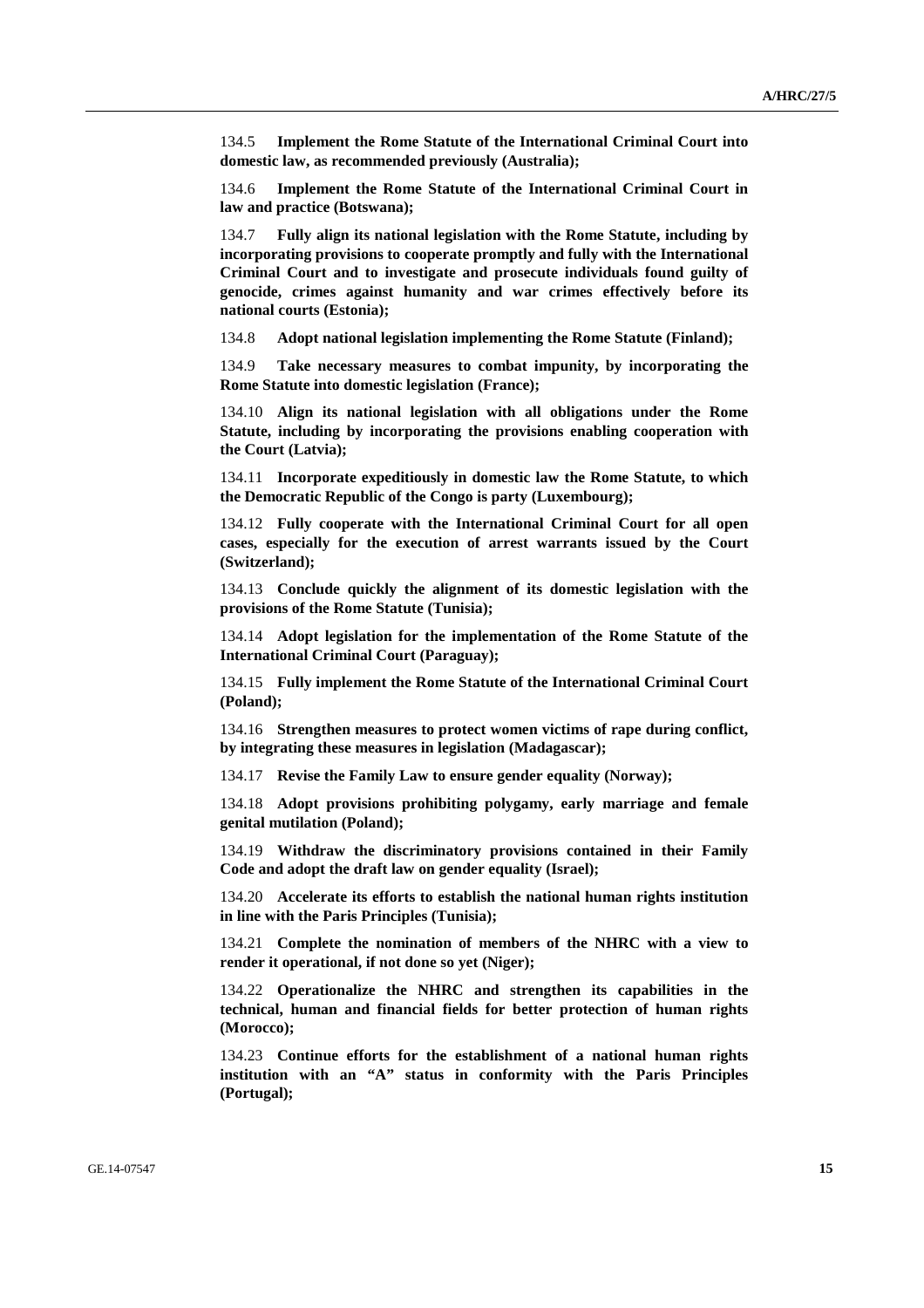134.24 **Establish a national human rights commission, provide it with necessary resources for its proper functioning and ensure its conformity with the Paris Principles (France);**

134.25 **Speed up its efforts to ensure the functioning of the Commission in accordance with the Paris Principles on national human rights institutions (Indonesia);**

134.26 **Ensure that human rights defenders can exercise their rights without interference and ensure the effective establishment of the NHRC (Switzerland);**

134.27 **Implement article 3 of the Optional Protocol to the Convention against Torture and other Cruel, Inhuman or Degrading Treatment or Punishment (OP-CAT) and immediately establish an independent national mechanism for the prevention of torture with the mandate to visit all places of detention (Czech Republic);**

134.28 **Continue working towards the establishment of a national mechanism for the prevention of torture (Guatemala);**

134.29 **Establish a national preventive mechanism to prevent torture (South Sudan);**

134.30 **Establish the national mechanism for the prevention of torture under OP-CAT and appoint an independent and qualified expert, provided with necessary resources to exercise its mandate (Uruguay);**

134.31 **Establish a national agency aimed at preventing sexual and genderbased violence and at ensuring access to justice for these victims (Netherlands);**

134.32 **Continue its reforms to improve policies and programmes towards promotion and protection of all human rights (Lesotho);**

134.33 **Further improve and implement the relevant laws and policies to better protect the rights of women and children (China);**

134.34 **Step up efforts on gender promotion, the protection of children's rights and the fight against acts of sexual violence as envisaged in the national strategy in this regard (Niger);** 

134.35 **Strengthen its protection for vulnerable groups, particularly women, children, persons with disabilities, the elderly and ethnic minorities, and adopt corresponding national legislation on the protection of those vulnerable groups (Russian Federation);**

134.36 **Strengthen measures to protect vulnerable persons (Senegal);**

134.37 **Ensure implementation of new measures to improve the business and investment climate in the country (South Africa);**

134.38 **Continue promoting a dialogue and national reconciliation to achieve peace and move towards the development of country (Nicaragua);**

134.39 **Extend its sovereign jurisdiction to the protection of the people of the country and take concrete steps to eliminate all negative forces operating in the eastern part of the country (Uganda);** 

134.40 **Pursue ongoing efforts and negotiations that have as an objective to end the recurring armed conflicts in the eastern province of the country (Côte d'Ivoire);**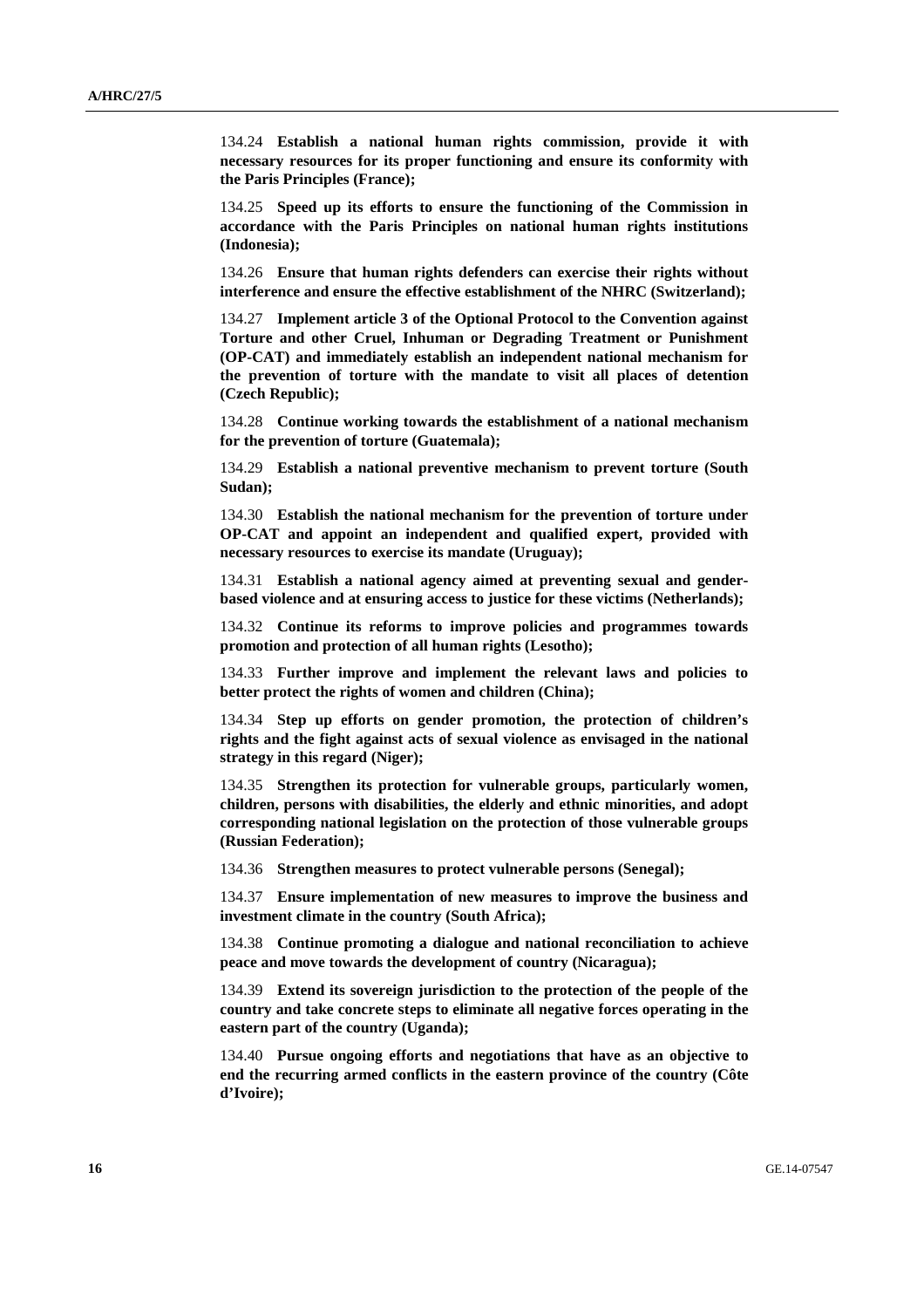134.41 **Actively pursue its cooperation with United Nations mechanisms and the international community to restore security and establish the rule of law (Japan);** 

134.42 **Cooperate with the International Criminal Court (Uruguay);** 

134.43 **Collaborate with the special procedures mandate holders (Chad);** 

134.44 **Strengthen its cooperation with the special procedures of Human Rights Council by responding positively to pending visit requests (Latvia);** 

134.45 **Undertake activities to eliminate stereotypes, identifying the obstacles that hinder women from taking up their rightful place in society (the former Yugoslav Republic of Macedonia);** 

134.46 **Strengthen the implementation of measures and provisions to eradicate all forms of discrimination and violence against women and girls (Chile);**

134.47 **Combat all forms of discrimination against persons with albinism (Guatemala);** 

134.48 **Take all measures necessary to ensure the implementation of the Plan of Action, including the provision on birth registration (also late birth registration) free of charge, effective implementation of the free and compulsory primary education policy and access to basic health-care services (Slovenia);** 

134.49 **Adopt measures to prevent the possibility of extrajudicial executions and to fully prevent the use of torture by State Security Forces (Spain);**

134.50 **Investigate all cases of torture and ill-treatment in detention, as recommended previously (Austria);**

134.51 **Try all perpetrators of torture, regardless of rank (Australia);** 

134.52 **Take necessary measures to prevent any threat against human rights defenders and ensure their effective protection (Spain);** 

134.53 **Adopt as soon as possible the law protecting human rights defenders (Sweden);** 

134.54 **Take adequate measures for better protecting human rights defenders and journalists (Djibouti);**

134.55 **Establish a training programme for penitentiary, judicial and security personnel to ensure its consistent application (State of Palestine);**

134.56 **Make further efforts to improve the penitentiary system (Russian Federation);**

134.57 **Enact specific legislation to eradicate all sexual gender-based incidents of violence and punish the perpetrators of sexual violence (Namibia);** 

134.58 **Strictly enforce the 2006 law on sexual violence and its zero tolerance policy (Norway);** 

134.59 **Take more effective measures to combat incidents of sexual violence and intensify efforts to implement its reintegration and rehabilitation policies for victims of gender-based violence (Sierra Leone);**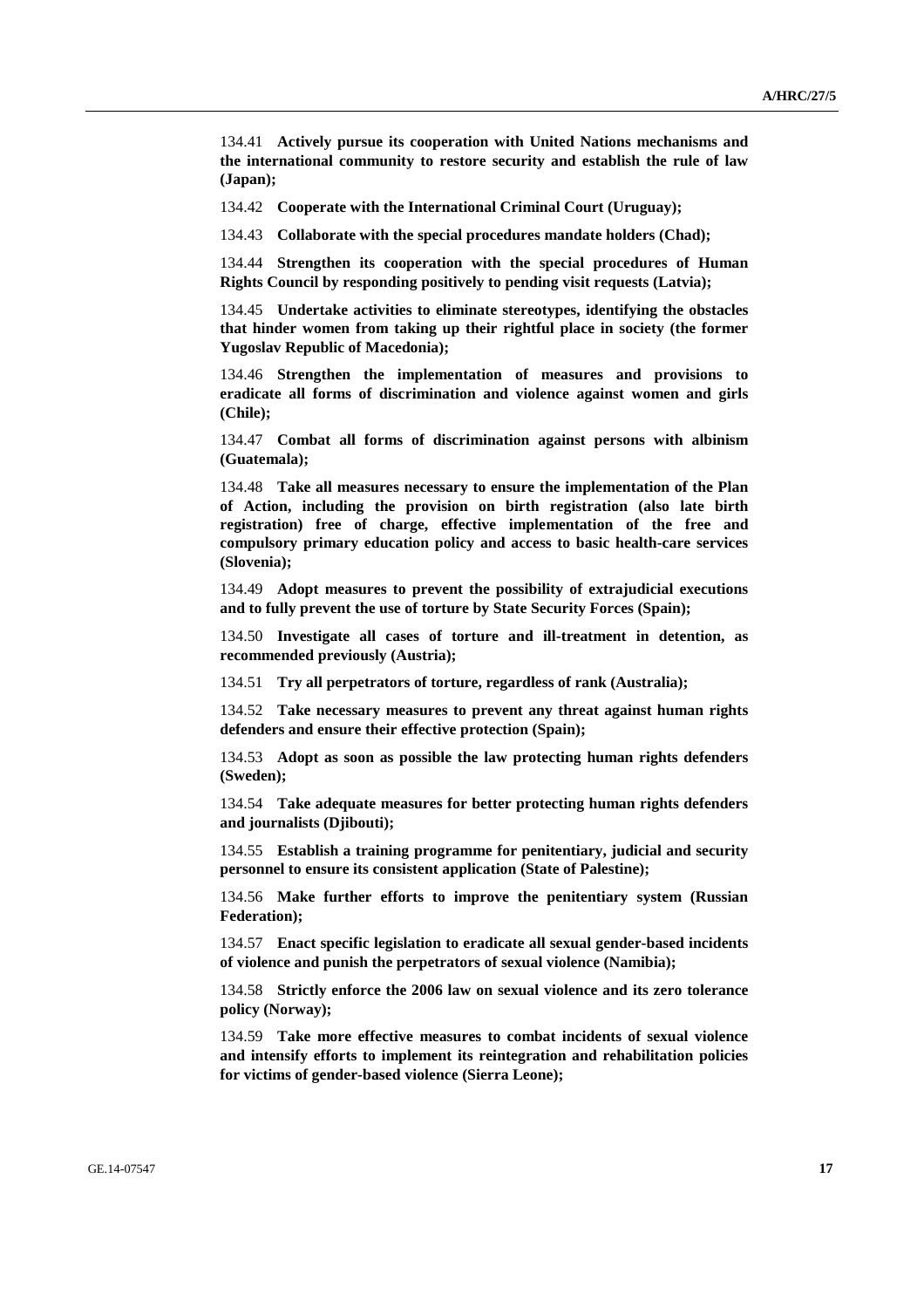134.60 **Take adequate measures to reduce and eradicate incidents of sexual gender-based violence committed by armed elements and establish and strengthen accountability mechanisms (Slovenia);** 

134.61 **Continue its efforts to eradicate violence against women and children and continue implementing the national strategy to fight against sexual violence in order to eliminate this phenomenon (Sudan);** 

134.62 **Double its efforts in its fight against sexual violence against women and girls (the former Yugoslav Republic of Macedonia);** 

134.63 **Intensify the efforts to combat effectively violence against women and girls and prosecute perpetrators (Togo);** 

134.64 **Ensure that perpetrators of crimes of sexual violence are consistently brought to justice, and guarantee the protection of witnesses and survivors (United Kingdom of Great Britain and Northern Ireland);** 

134.65 **Continue efforts towards the elimination of violence against women in all conflict areas, female genital mutilation and early and forced marriage (Paraguay);** 

134.66 **Continue to combat human trafficking and violence against children and women (Timor-Leste);** 

134.67 **Strengthen legal and policy frameworks, programmes and coordination measures to address child labour and sexual exploitation of children (Namibia);** 

134.68 **Improve training of security forces with regard to combating sexual violence against women and girls and ensure accountability of perpetrators (Austria);** 

134.69 **Strengthen the implementation of the National Strategy against Sexual and Gender-Based Violence by accelerating the judicial system and security sector reform, in order to improve access to justice, protect the population and guarantee the right to the security of persons (Canada);** 

134.70 **Implement a zero tolerance policy to eradicate all forms of sexual and domestic violence against women (Costa Rica);** 

134.71 **Investigate and prosecute all perpetrators of serious human rights abuses, especially acts of rape and sexual violence, regardless of their rank and affiliation (Croatia);** 

134.72 **Develop appropriate mechanisms to prevent all forms of violence against women, effectively prosecute perpetrators of such violence and provide adequate redress for victims (Slovakia);** 

134.73 **Implement the July 2013 recommendations of the Committee on the Elimination of Discrimination against Women, focusing on the recommendations under paragraph 10 and, inter alia, investigate violations of women's rights committed by Congolese security forces and armed groups and ensure access to justice for all women affected by sexual violence during the conflict (Czech Republic);** 

134.74 **Create a framework for the socioeconomic rehabilitation and reintegration of women victims of sexual violence in the regions affected by the conflict (Djibouti);**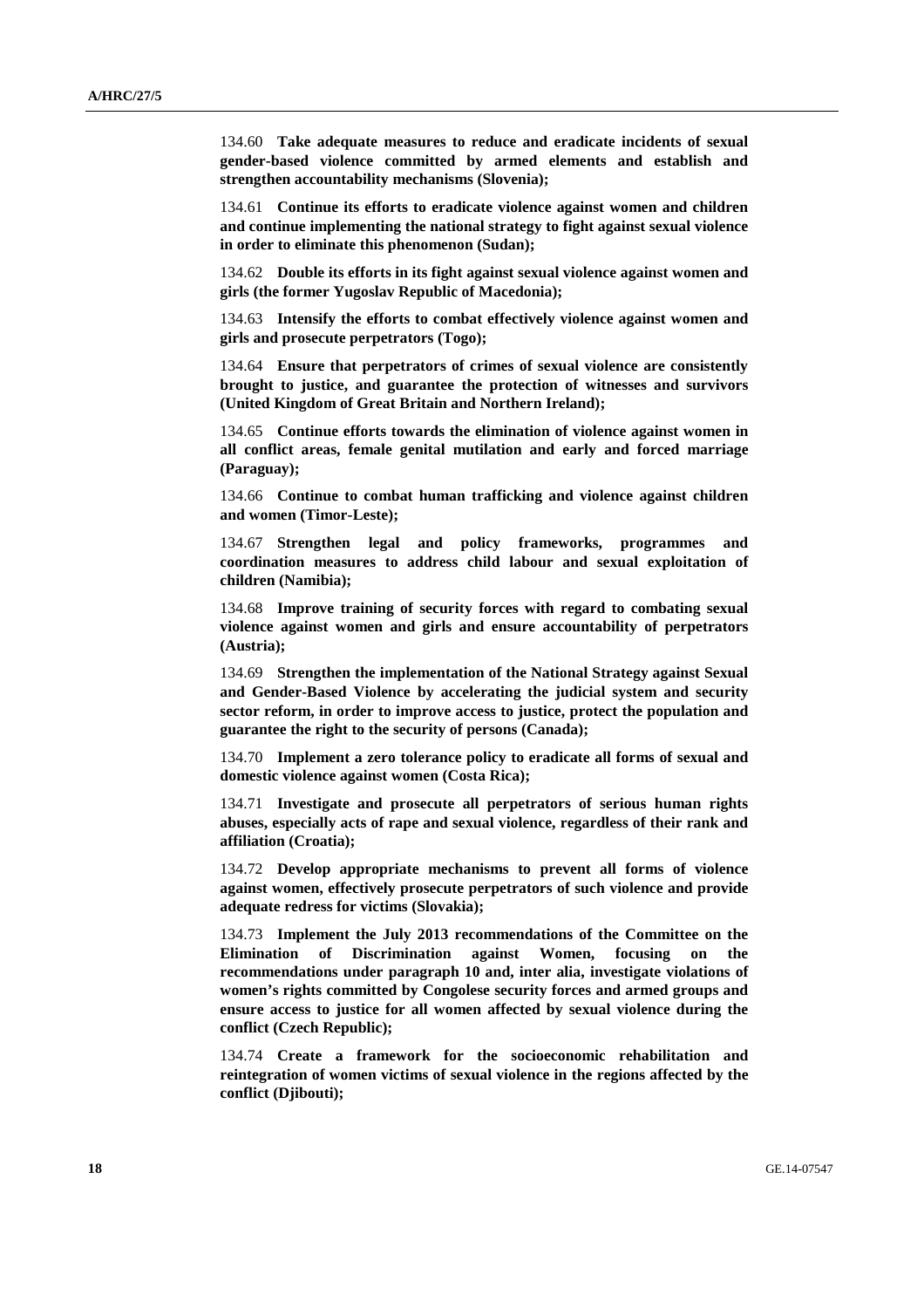134.75 **Intensify the fight against sexual violence and the prosecution and punishment of those responsible (Senegal);** 

134.76 **Strengthen the efforts aimed at fighting against violence and sexual slavery and at providing medical, legal, psychological and socioeconomic assistance to victims (Ecuador);** 

134.77 **Investigate, prosecute and punish systematically all cases of sexual violence against girls and women, organize awareness-raising campaigns on the subject of sexual violence and put in place a national hotline (Hungary);** 

134.78 **Exert more efforts to provide care to victims of sexual violence in collaboration and assistance with its partners and the international community (South Sudan);** 

134.79 **Continue its efforts to address sexual and gender-based violence, in particular by developing effective mechanisms to prevent violence against women and girls (Indonesia);** 

134.80 **Continue its efforts to eliminate gender-based violence and enhance public security (Singapore);** 

134.81 **Investigate, prosecute and take all adequate measures to reduce and eradicate incidents of sexual gender-based violence committed by armed elements (Israel);** 

134.82 **Strengthen the ability to prevent and combat the impunity that often surrounds sexual violence, first of all by prosecuting and bringing to justice those responsible for these crimes (Italy);** 

134.83 **Continue its efforts to implement the national strategy of November 2009 to combat sexual violence and fulfil its action plan, which includes the fight against impunity, the protection of victims and security sector reform (Libya);** 

134.84 **Increase the protection of victims of sexual violence by providing them with the necessary support to facilitate their psychological and physical rehabilitation (Luxembourg);** 

134.85 **Continue implementing effectively the 2006 law on sexual violence and the zero tolerance policy (Madagascar);** 

134.86 **Adopt additional measures aimed at providing assistance for victims of sexual violence and combating this scourge (Argentina);** 

134.87 **Strengthen without delay the measures to fight against sexual violence and amplify efforts to ensure gender equality and women's participation in peacebuilding, as recommended previously (Switzerland);** 

134.88 **Continue the efforts for the protection of children and the elimination of violence against them (Algeria);** 

134.89 **Accelerate the implementation of legislation prohibiting the worst forms of child labour (Madagascar);** 

134.90 **Take all measures to eliminate child labour and illegal mining (Australia);** 

134.91 **Intensify the fight against the exploitation of children in all its forms (Cape Verde);** 

134.92 **Prevent and eradicate child labour through a national strategy (Chile);**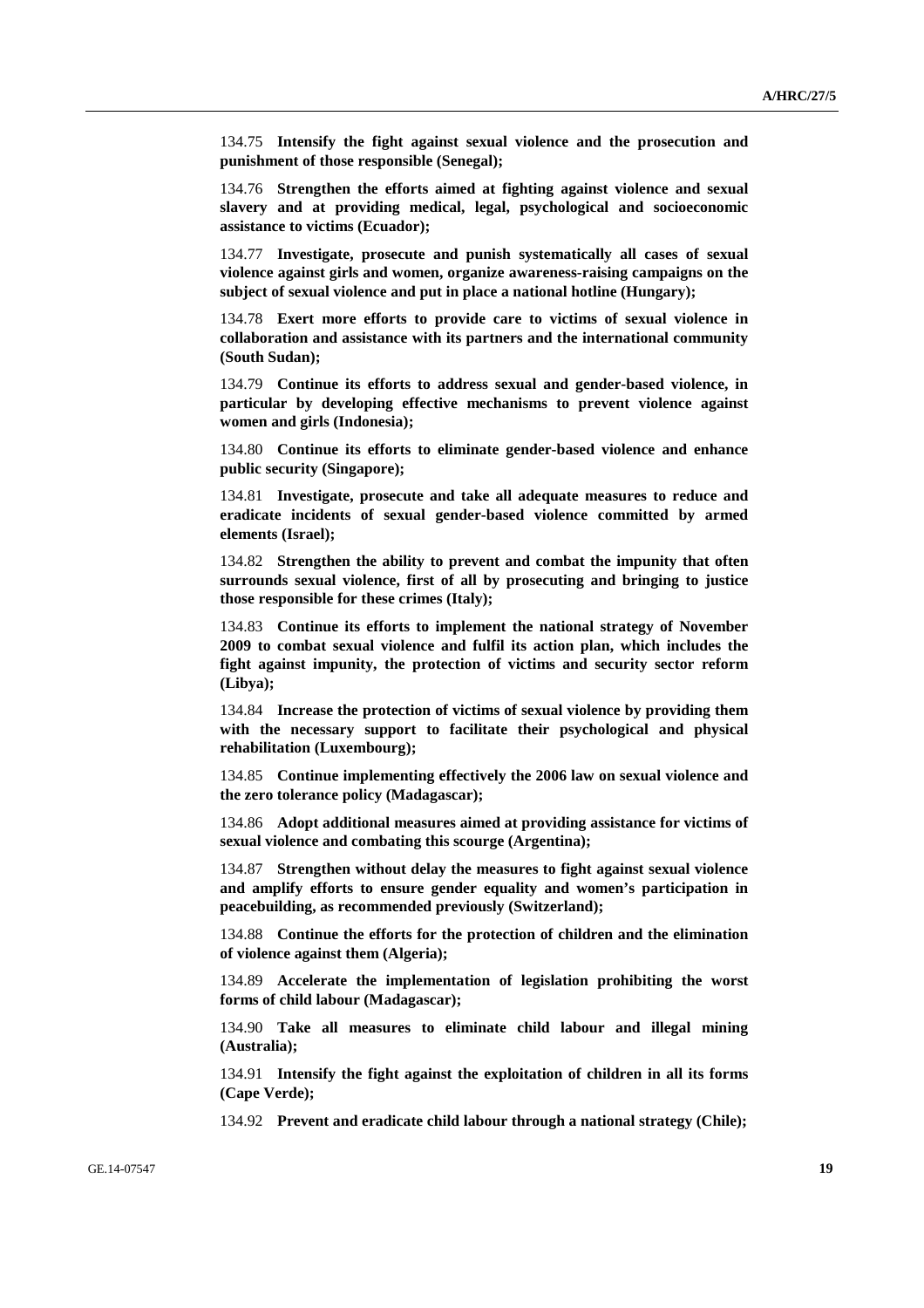134.93 **Ensure the elimination of the sale and trafficking of children for sexual exploitation (Egypt);** 

134.94 **Take immediate measures in order to comply fully with the Optional Protocol to the Convention on the Rights of the Child on the involvement of children in armed conflict (OP-CRC-AC) (Lithuania);** 

134.95 **Adopt additional measures within the Action Plan to fight against forced recruitment of children aimed at the prevention, protection and social reintegration of such minors (Spain);** 

134.96 **Step up the efforts to ensure the non-recruitment and demobilization of child soldiers (Togo);**

134.97 **Develop and implement a new disarmament, demobilization and reintegration programme for dealing with armed groups, ensuring that former combatants are given realistic opportunities to reintegrate into the community and that children involved with armed groups are treated in line with international law (United Kingdom of Great Britain and Northern Ireland);** 

134.98 **Continue to work to ensure full implementation of Security Council resolutions 1325 and 2122 on women, peace and security, including by increasing the active and equal participation of women in peacebuilding initiatives and decision-making processes at all levels (Ireland);** 

134.99 **Ensure that children captured by the Forces armées de la République démocratique du Congo are treated primarily as victims, that they have access to justice and that their reintegration into their communities is facilitated (Austria);** 

134.100 **Further strengthen specific plans for the demobilization of children and their social reintegration (Brazil);** 

134.101 **Ensure that as part of the national disarmament, demobilization and targeted reintegration programme, special attention is given to the rights of women and children, particularly to prevent repeated recruitment by armed groups and to ensure that they can enjoy their fundamental rights (Canada);** 

134.102 **Ensure that the national legislation enables the establishment and exercise of jurisdiction on war crimes related to conscription, recruitment and use of children in armed conflict (Costa Rica);**

134.103 **Continue the actions aimed at duly implementing the Action Plan to fight against the recruitment and use of children and other serious violations of the rights of the child by the armed forces and security services of 2012, and of the National Action Plan against the worst forms of child labour of 2011 (Ecuador);** 

134.104 **Fully implement the plan of action to combat the recruitment and use of child soldiers (Germany);** 

134.105 **Implement the Action Plan to end the recruitment and use of children, signed at the United Nations in 2012 (Lithuania);** 

134.106 **Install a vetting mechanism to remove persons responsible for serious human rights and child rights violations from the security forces (Austria);** 

134.107 **Take further steps to strengthen the independence of the judiciary, including by allocating sufficient resources and adequate training to judges and prosecutors (Thailand);**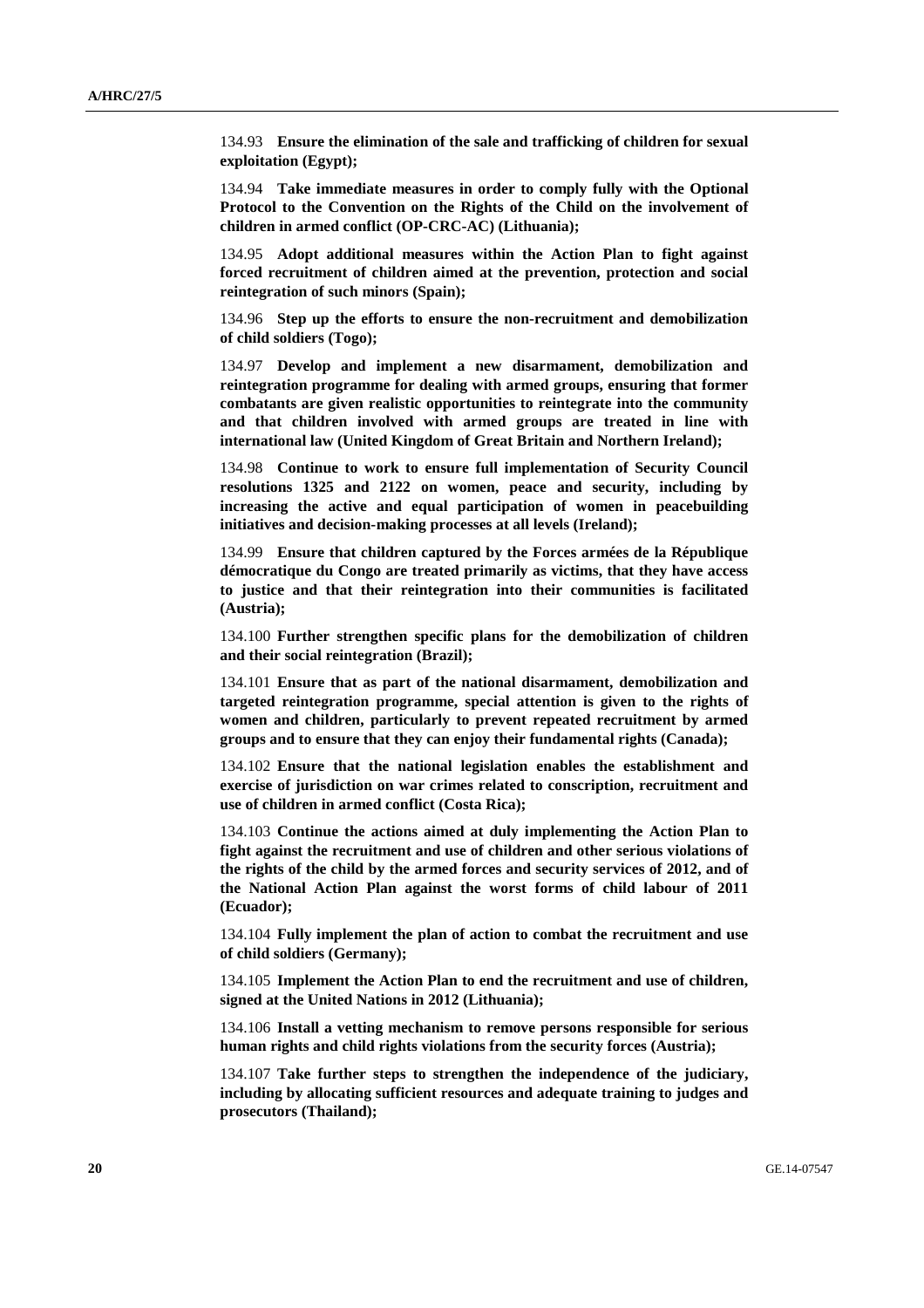134.108 **Create a strong, independent judiciary by training more judges, prosecutors and court clerks and establishing mixed chambers (United States of America);** 

134.109 **Seek assistance to increase the number and scope of its magistrate courts to address the many legal problems it faces (Sierra Leone);** 

134.110 **Concentrate efforts to establish an independent, efficient, responsible and properly resourced judicial system (Chile);** 

134.111 **Pursue judicial reform to improve access to justice by promoting a better geographical coverage and upgrading the prison administration (Morocco);** 

134.112 **Take the necessary measures to ensure the independence of the judiciary and create specialized mixed chambers in support of judgements of crimes under international law (Switzerland);** 

134.113 **Continue activities aimed at strengthening the judiciary and promoting access to justice, including through expanding the provision of free legal aid to victims of sexual violence, training members of the judiciary to fight against sexual violence and promoting awareness against the stigmatization of victims (Brazil);**

134.114 **Take measures to complete the reforms in the judicial system and in the defence and security sectors (Djibouti);** 

134.115 **Give priority attention to addressing the challenges faced by the national judicial system, including implementing the zero tolerance policy for perpetrators of violations of international human rights and humanitarian laws in the Democratic Republic of the Congo (Ghana);** 

134.116 **Provide gender-sensitive human rights education to all police and military, and try all perpetrators of sexual and gender-based violence, regardless of rank (Australia);** 

134.117 **Continue strengthening the judicial system in order to put a real end to impunity for human rights violations (Republic of Korea);** 

134.118 **Pursue its efforts to improve its justice system and its commitment to fight against impunity (Timor-Leste);** 

134.119 **Hold accountable security forces who commit human rights violations, including those involving child soldier recruitment and sexual violence (United States of America);** 

134.120 **Continue the efforts to attain the respect for the rights and fundamental freedoms of the entire population, and adopt all necessary measures to guarantee the fight against impunity of perpetrators of crimes, acts of violence and all human rights violations (Argentina);** 

134.121 **Investigate, prosecute and punish all cases of summary and extrajudicial executions, and provide adequate compensation to victims (Chile);** 

134.122 **Take necessary measures to ensure that individuals suspected of committing crimes under international law and other serious human rights violations are thoroughly investigated and brought to justice (Botswana);** 

134.123 **Ensure that civilian officials or military personnel implicated in providing support to foreign or Congolese armed groups responsible for crimes**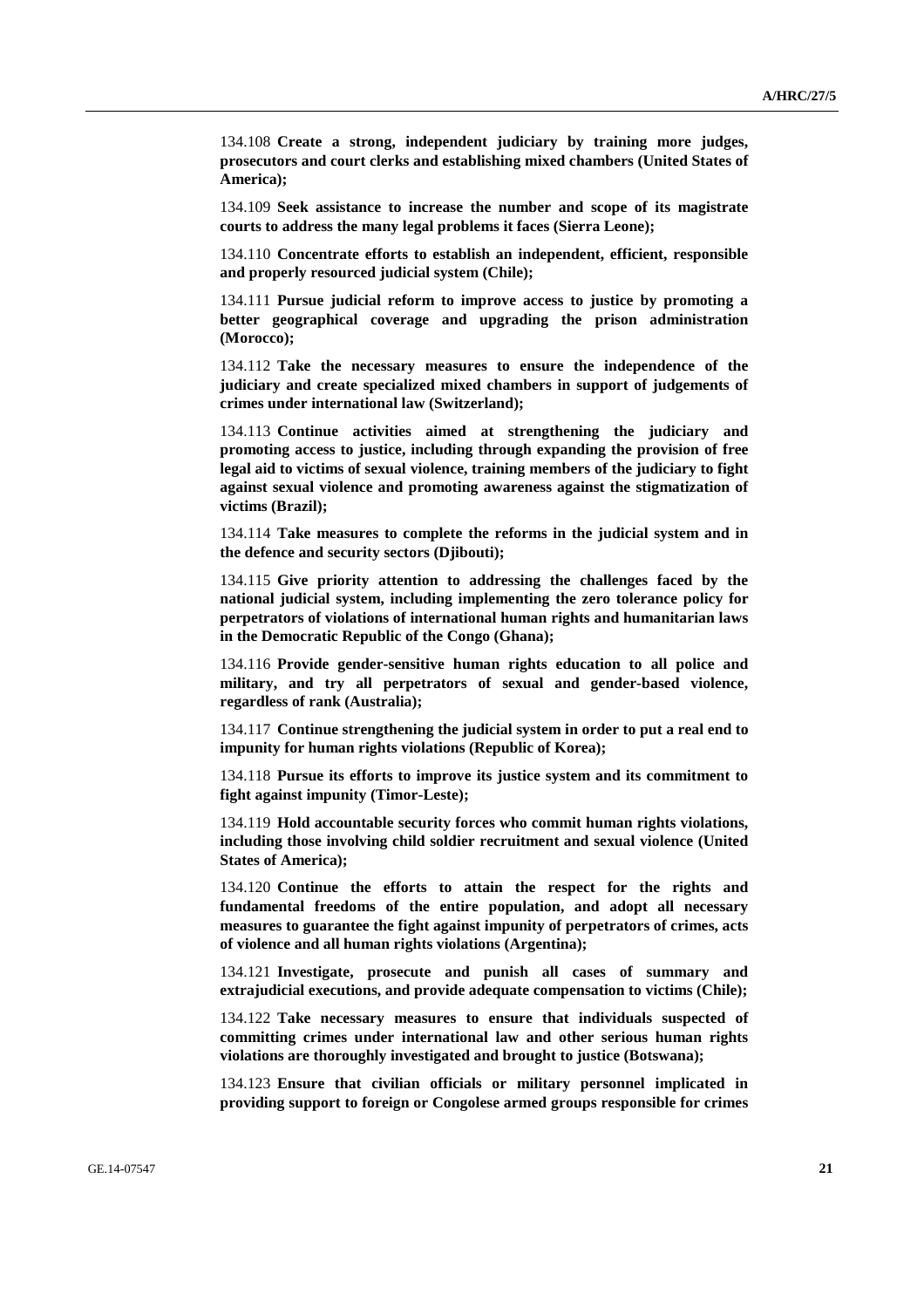**against humanity are suspended from their positions, investigated and appropriately prosecuted (Croatia);** 

134.124 **Strengthen efforts to enhance the capacities of law enforcement agencies and judicial organs (Ethiopia);** 

134.125 **Engage firmly against sexual violence, ensure the right of victims to obtain justice and redress, combat persistent impunity and strengthen the capacities of the national agency fighting against sexual violence (France);** 

134.126 **Improve support to victims of sexual violence and facilitate their access to justice, notably by simplifying the administration of justice and their access to medical and psychosocial care (Belgium);** 

134.127 **Adopt specific additional measures to strengthen the fight against impunity with regard to cases of sexual violence against women and provide greater care for victims (Spain);** 

134.128 **Strengthen the capacities of judicial institutions in order to bring those responsible for sexual violence to justice (Lithuania);** 

134.129 **Take all necessary measures to facilitate access for victims to justice and ensure that they obtain redress (Luxembourg);** 

134.130 **Strictly enforce relevant laws, with equal emphasis on care and rehabilitation, and prosecute those responsible in order to provide meaningful results and ensure the protection of women and children, especially in the eastern part of the country (Thailand);** 

134.131 **Take all necessary steps to ensure freedom of the media and duly address all cases of restrictions on the media (Slovakia);** 

134.132 **Assure transparent and credible elections by ensuring freedom of peaceful assembly and expression for all persons, including members of political parties, candidates and members of the press (United States of America);** 

134.133 **Bring all perpetrators of violence against journalists and human rights defenders to justice and ensure that journalists and human rights activists are able to pursue their activities, including by expressing criticism of government policies, without intimidation and harassment (Austria);** 

134.134 **Ensure that the freedoms of expression and peaceful assembly are respected in conformity with international standards and that members of political parties, journalists and human rights activists are able to exercise their activities and to criticize the Government without being subject to intimidation, reprisals or harassment (Belgium);** 

134.135 **Enhance the engagement towards increasing the role of civil society, especially by widening the space for political debate and ensuring the right of human rights defenders, opposition parties and journalists to freely carry out their activities (Italy);** 

134.136 **Ensure that the rights to freedom of expression and peaceful assembly are respected and all citizens, including journalists and human rights defenders, are able to pursue their activities without intimidation (Romania);** 

134.137 **Revise the election law to guarantee a 30 per cent representation of women on electoral lists, as this would be positive step towards equality (Norway);**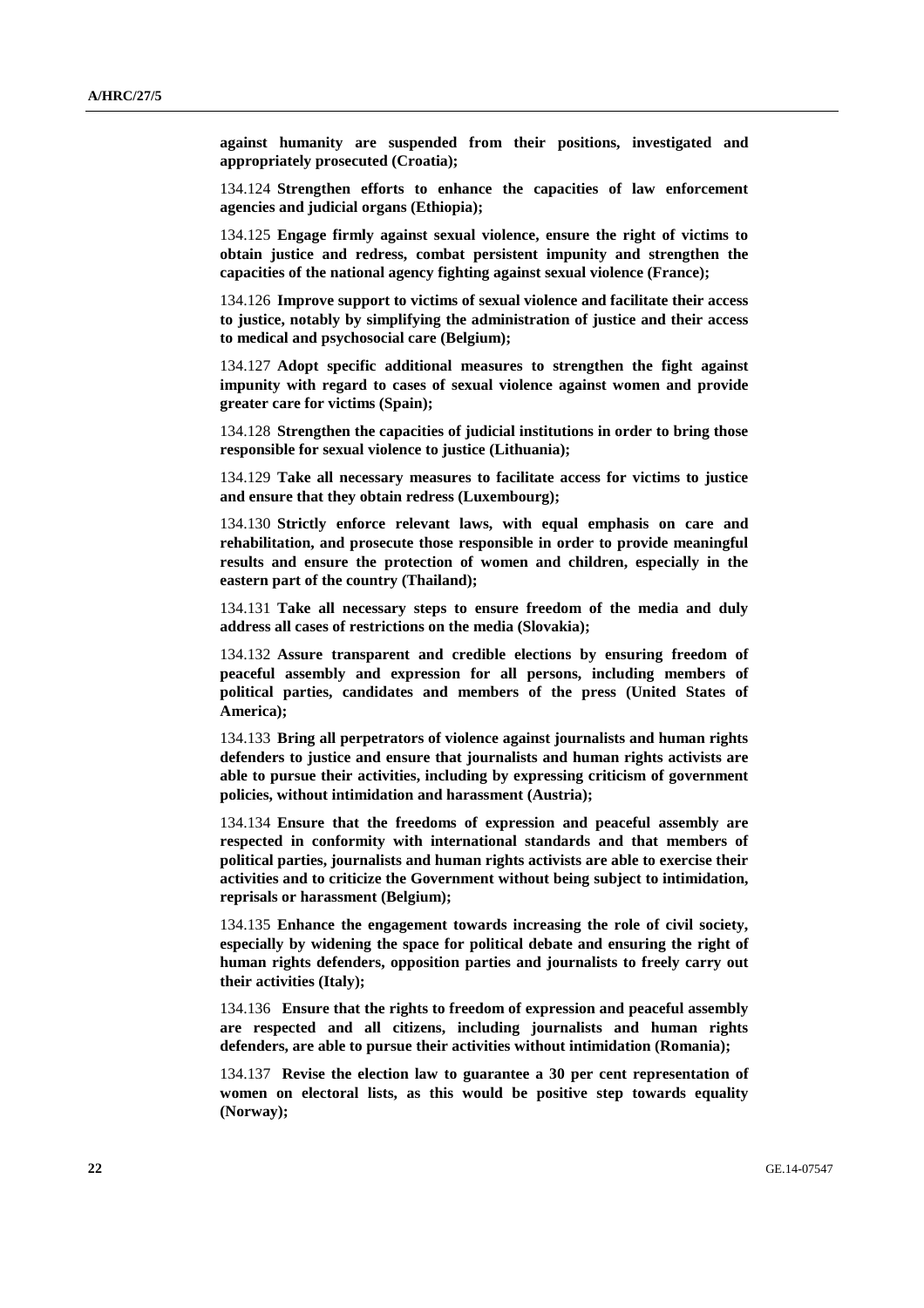134.138 **Continue the promotion of economic and social development, and maintain domestic peace and stability to provide a solid basis for the protection and promotion of human rights (China);** 

134.139 **Continue its efforts to improve the public health and education systems, as a mean to reduce poverty and to advance in the economic and social development of the country (Cuba);** 

134.140 **Continue making progress on the fight against poverty, with the appropriate social policies for its people, in particular for those most in need, with the cooperation and technical assistance that the country requires (Venezuela (Bolivarian Republic of));** 

134.141 **Continue to take measures to eradicate poverty and to ensure better access to education and health care (Morocco);** 

134.142 **Pursue and deploy in the whole territory the programmes and projects for the development of rural infrastructure, in particular those aimed at guaranteeing access to drinking water (Côte d'Ivoire);** 

134.143 **Ensure the effective implementation of the national strategy to combat maternal and infant mortality and to increase access for women and girls to basic health-care services (Egypt);** 

134.144 **Ensure the effective implementation of the national strategy on maternal and child mortality, including through addressing root causes of under-5 mortality, such as poverty, undernutrition, harmful practices, and lack of access to safe drinking water, health-care services and education (Ireland);** 

134.145 **Continue, in cooperation with the relevant international organizations, to improve access to quality health care for all its people (Singapore);** 

134.146 **Implement policies to ensure free education throughout the country (Namibia);** 

134.147 **Continue allocating adequate funding for education to increase the number of schools and teachers, improve the quality of teaching and school infrastructure and ensure equal access of girls to all levels of education (State of Palestine);** 

134.148 **Enhance efforts to provide free quality education in all parts of the country (Sudan);** 

134.149 **Ensure the effective implementation of free primary education throughout the country (Timor-Leste);** 

134.150 **Strengthen measures to progressively ensure free primary education (Ethiopia);** 

134.151 **Allocate at least 25 per cent of the national budget for education and eliminate all discretional fees in order to ensure free primary education for all children (Hungary);** 

134.152 **Consider adopting legal provisions to ensure that primary education is free and compulsory for all children without discrimination (Egypt);** 

134.153 **Extend the free primary education policy throughout the country (Zimbabwe);**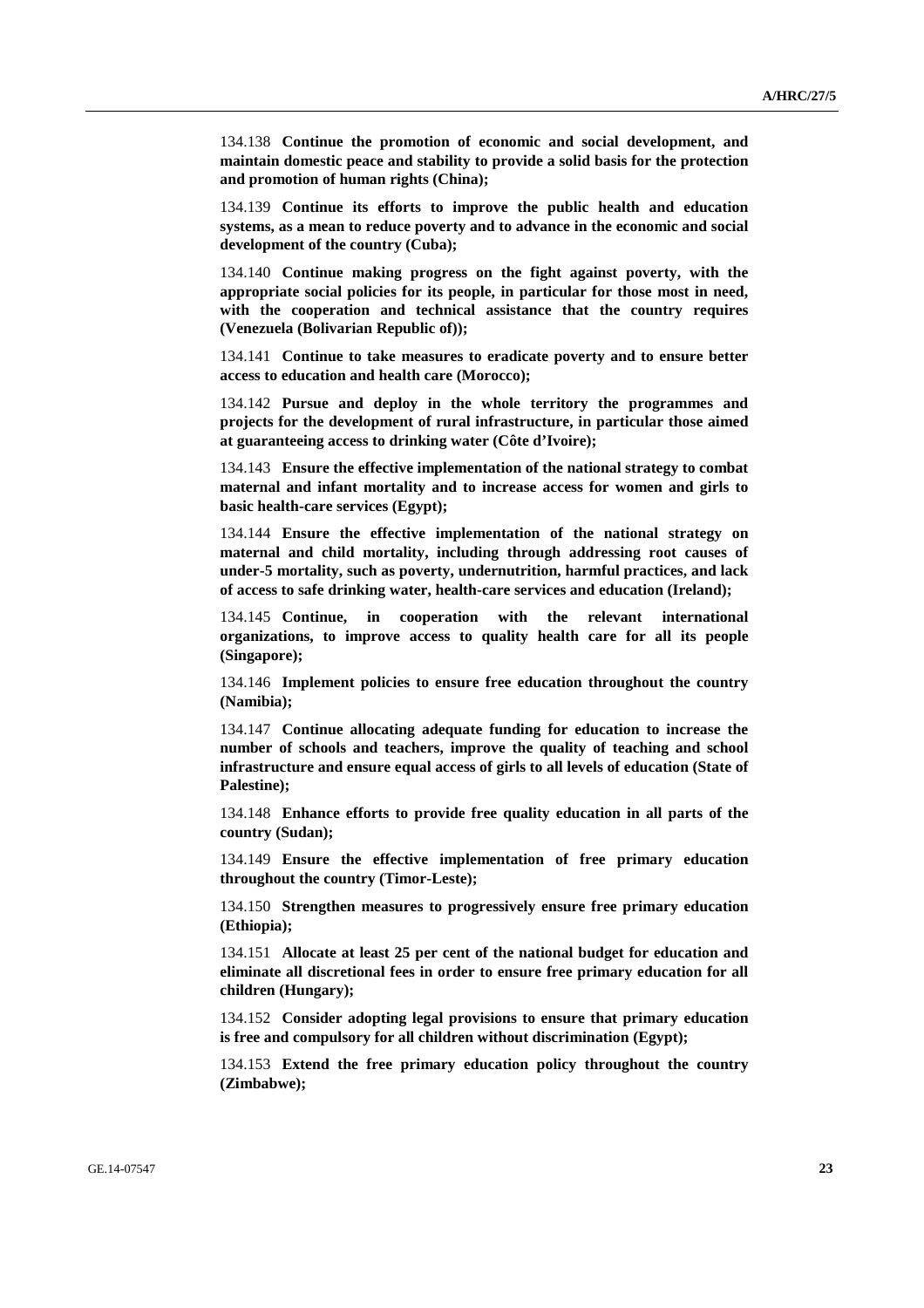134.154 **Ensure adequate funding for education to increase the number of schools and teachers and ensure equal access of girls to all levels of education (South Africa);**

134.155 **Continue its efforts to include awareness of human rights within the school curricula (Libya);** 

134.156 **Continue its efforts to provide free primary education for all throughout the country (Malaysia);** 

134.157 **Allocate adequate funding to improve its education system (Malaysia);**

134.158 **Continue the implementation of the strategic plan for the development of literacy and non-formal education 2012–2016 (Algeria);** 

134.159 **Ensure that primary education is free and of quality and contains special programmes for the local population, including Pygmies (Mexico);** 

134.160 **Pay particular attention to indigenous Pygmy peoples, in order to guarantee their access to land and natural resources (Benin);** 

134.161 **Continue working towards the recognition of indigenous peoples at the national level (Guatemala);** 

134.162 **Ensure land rights of indigenous communities within protected natural parks, in particular Pygmies. Likewise harmonize projects of greenhouse gas reduction, deforestation reduction and forest degradation in line with the United Nations Declaration on the Rights of Indigenous Peoples (Mexico);** 

134.163 **Put in place adequate measures to protect civilians, in particular innocent women and children, in any situation of armed violence, and to create the necessary conditions to abate the present situation of the millions of internally displaced persons (Ghana).** 

135. **The following recommendations will be examined by the Democratic Republic of the Congo which will provide responses in due time, but no later than the twentyseventh session of the Human Rights Council in September 2014:** 

135.1 **Ensure that all persons, including members of the national army, the police and intelligence service, who are suspected of having committed crimes of international law and other grave human rights violations, are brought before the courts in fair trials that do not lead to the death penalty (Belgium).** 

136. **The recommendations below did not enjoy the support of the Democratic Republic of the Congo and would thus be noted:** 

136.1 **Consider the ratification of CPED and the International Convention on the Protection of the Rights of All Migrant Workers and Members of Their Families (ICRMW) (Cape Verde);** 

136.2 **Consider ratifying ICRMW (Ghana);** 

136.3 **Take appropriate steps to ratify various international treaties including the Second Optional Protocol to the International Covenant on Civil and Political Rights, aiming at the abolition of the death penalty (ICCPR-OP-2) and OP-CEDAW (Romania);** 

136.4 **Abolish the death penalty in law and ratify ICCPR-OP-2 (France);**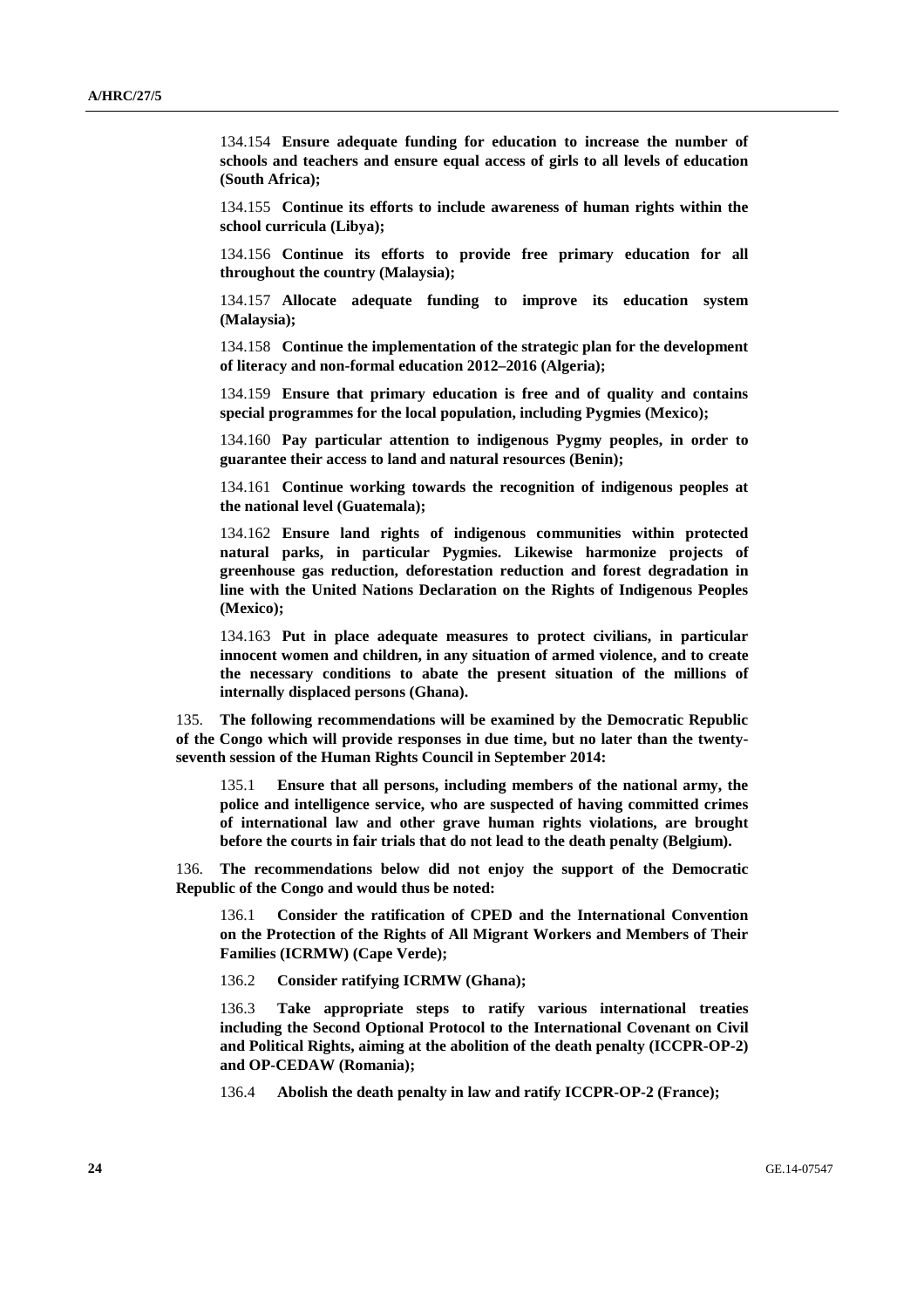136.5 **Remove the death penalty from its criminal statutes and ratify ICCPR-OP-2 (Australia);** 

136.6 **Abolish the death penalty and ratify ICCPR-OP-2 (Germany);** 

136.7 **Ratify ICCPR-OP-2 and provide for the de jure abolition of the death penalty (Hungary);** 

136.8 **Abolish the death penalty and sign and ratify ICCPR-OP-2 (Portugal);**<sup>1</sup>

136.9 **Ratify the OP-CRC-AC (Portugal);** 

136.10 **Become a party to the UNESCO Convention against Discrimination in Education (Chad);** 

136.11 **Ratify the UNESCO Convention against Discrimination in Education (Tunisia);** 

136.12 **Undertake constitutional and legislative reforms aimed at the full abolition of the death penalty (Spain);** 

136.13 **Amend the Criminal Code as to abolish the death penalty (the former Yugoslav Republic of Macedonia);** 

136.14 **Adopt a law abolishing the death penalty (Togo);** 

136.15 **Adopt a law to abolish the death penalty (Benin);** 

136.16 **Ensure the implementation of an official moratorium on all executions, commuting death penalty sentences by imprisonment periods, with a view to the definitive abolition of the death penalty (Uruguay);** 

136.17 **Take all necessary measures to implement the commitment to abolish the death penalty (Argentina);** 

136.18 **Take again into consideration the possibility to soon abolish the de jure death penalty (Italy);** 

136.19 **Intensify its efforts to establish an official moratorium on the use of the death penalty with a view to abolishing it, and in the meantime immediately remove all provisions on national laws which are in breach of international human rights law (Lithuania);**

136.20 **Adopt a law abolishing the death penalty (Montenegro);** 

136.21 **Abolish the death penalty in order to allow abolitionist countries to consider the possibility of extraditing persons suspected of having committed crimes in the Democratic Republic of the Congo (Rwanda);** 

136.22 **Ensure the speedy adoption of the law on protection of human rights defenders by the Parliament and its immediate and effective implementation (Czech Republic);** 

136.23 **Adopt a law on the protection of human rights defenders (Mali);** 

136.24 **Combat violations and violence against human rights defenders, particularly by adopting a law protecting them (France);** 

<sup>&</sup>lt;sup>1</sup> The text of the recommendation as read during the interactive dialogue: "Abolish the death penalty and sign and ratify the two Optional Protocols to the ICCPR (Portugal)."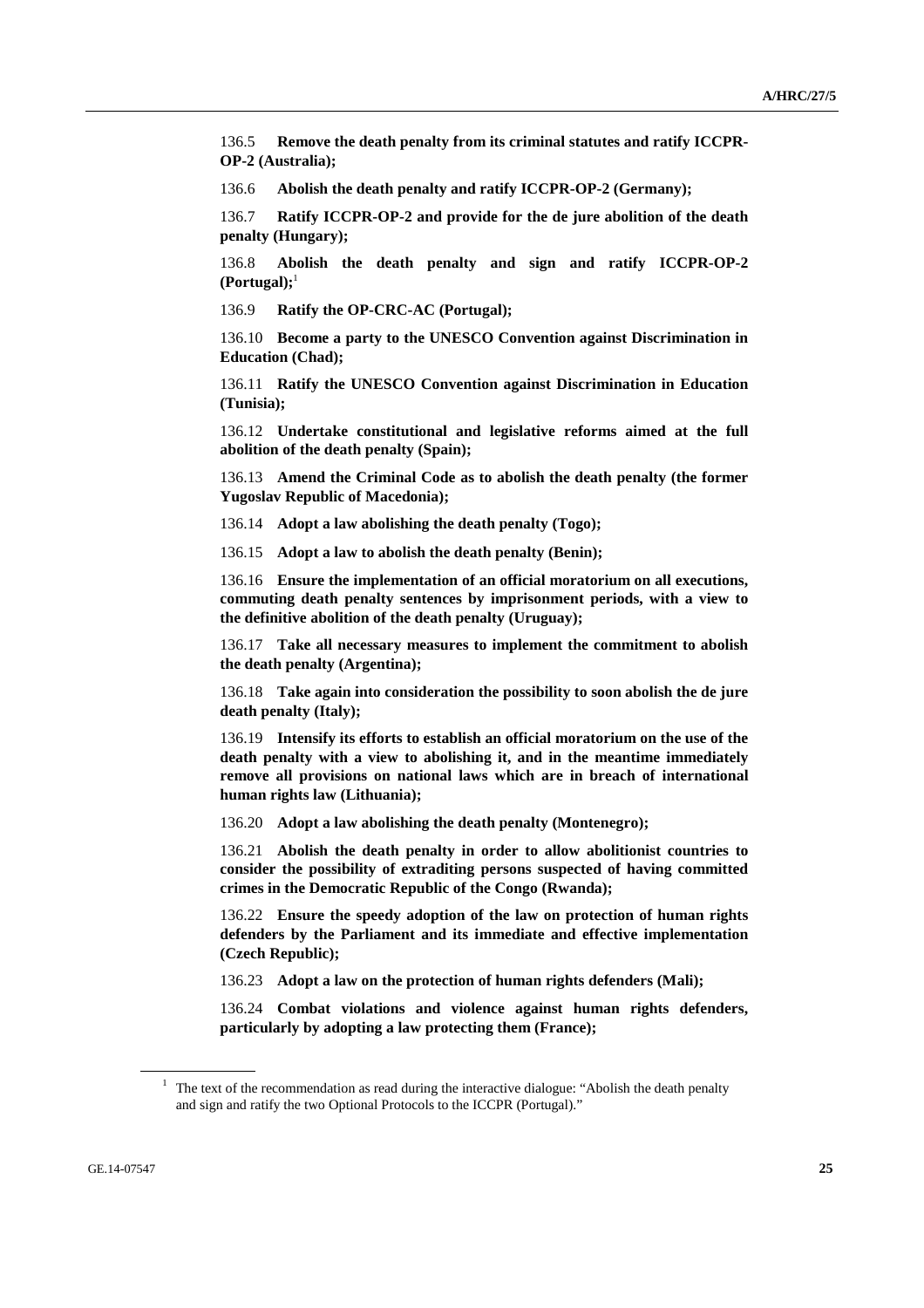136.25 **Adopt urgently legislation for complementarity with the Rome Statute and provide means for implementation (Sweden);** 

136.26 **Ensure its domestic legislation establishes universal jurisdiction over war crimes, especially with regard to the use of children in hostilities and sexual violence, including rape (Sierra Leone);** 

136.27 **Enhance engagement with regional and international partners to gather support, as it may deem necessary, for building structural and operational capacities and augmenting existing human rights mechanisms (Philippines);**

136.28 **Request the international community assist the Democratic Republic of the Congo in strengthening the operational capacities of its provincial human rights divisions within the country (Uganda);** 

136.29 **Strengthen its cooperation with the United Nations, through a standing invitation to all special procedures of the Human Rights Council and by submitting reports due on the application of international human rights instruments that the country is part of (Portugal);** 

136.30 **Issue an open invitation to the United Nations special mechanisms (Uruguay);** 

136.31 **Issue an open invitation to Special Procedures (Guatemala);** 

136.32 **Eventually consider extending a standing invitation to all special procedures mandate holders (Latvia);** 

136.33 **Formalize its acceptance of the special procedures by issuing a standing invitation to all special procedures (Montenegro);** 

136.34 **Fully cooperate with the Human Rights Council Independent Expert on technical cooperation and advisory services in the Democratic Republic of the Congo (the former Yugoslav Republic of Macedonia);** 

136.35 **Establish — with the involvement of the Congolese civil society and the support of the international community in the process — independent and impartial specialized mixed chambers within the national judicial system to address crimes committed under international law and other serious human rights violations (Finland);** 

136.36 **Investigate without delay allegations of arbitrary detention of journalists, activists and political opponents and report before the holding of the local elections (Canada);** 

136.37 **Free all persons arrested as a result of their political opinion or because they took part in peaceful demonstrations, and ensure that charges against them are dismissed (Belgium);** 

136.38 **Ensure the full enjoyment of freedom of expression and of the press by removing all of the restrictions imposed, including by decriminalizing defamation, in accordance with its obligations under ICCPR and its commitment taken during the previous review (Estonia).** 

137. **All conclusions and/or recommendations contained in the present report reflect the position of the submitting State(s) and/or the State under review. They should not be construed as endorsed by the Working Group as a whole.**